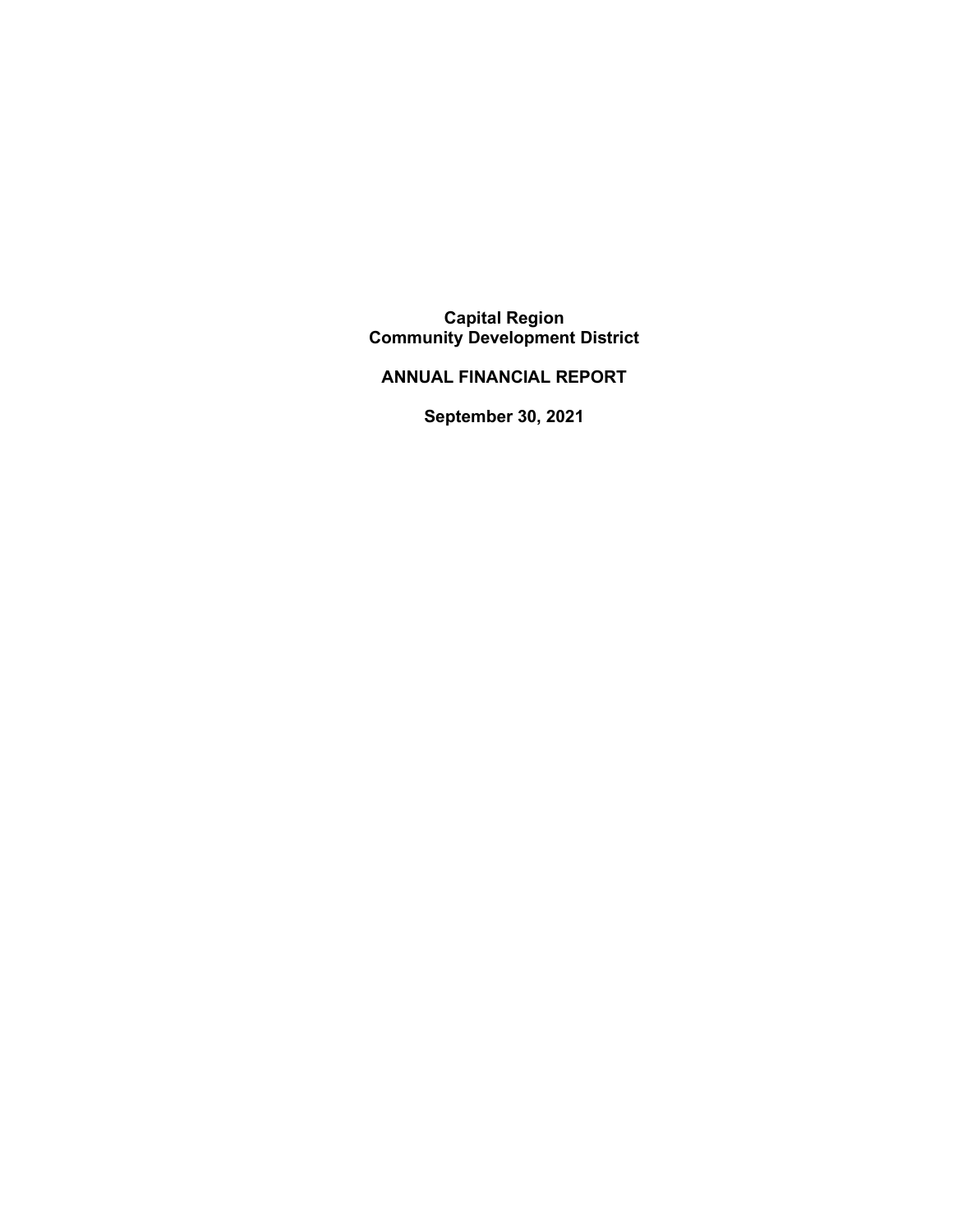# **Capital Region Community Development District**

# **ANNUAL FINANCIAL REPORT**

# **September 30, 2021**

# **TABLE OF CONTENTS**

|                                                                                                                         | Page<br>Number |
|-------------------------------------------------------------------------------------------------------------------------|----------------|
| <b>REPORT OF INDEPENDENT AUDITORS</b>                                                                                   | $1 - 2$        |
| <b>MANAGEMENT'S DISCUSSION AND ANALYSIS</b>                                                                             | $3 - 8$        |
| <b>BASIC FINANCIAL STATEMENTS:</b><br><b>Government-wide Financial Statements:</b>                                      |                |
| <b>Statement of Net Position</b>                                                                                        | 9              |
| <b>Statement of Activities</b><br><b>Fund Financial Statements:</b>                                                     | 10             |
| <b>Balance Sheet - Governmental Funds</b>                                                                               | 11             |
| Reconciliation of Total Governmental Fund Balances                                                                      |                |
| to Net Position of Governmental Activities<br>Statement of Revenues, Expenditures and Changes in Fund                   | 12             |
| <b>Balances - Governmental Funds</b>                                                                                    | 13             |
| Reconciliation of the Statement of Revenues, Expenditures                                                               |                |
| and Changes in Fund Balances of Governmental Funds<br>to the Statement of Activities                                    | 14             |
| Statement of Revenues, Expenditures and Changes in Fund                                                                 |                |
| Balances - Budget and Actual - General Fund                                                                             | 15             |
| <b>Notes to Financial Statements</b>                                                                                    | 16-30          |
| <b>INDEPENDENT AUDITORS' REPORT ON INTERNAL CONTROL OVER</b><br>FINANCIAL REPORTING AND ON COMPLIANCE AND OTHER MATTERS |                |
| BASED ON AN AUDIT OF FINANCIAL STATEMENTS PERFORMED IN<br><b>ACCORDANCE WITH GOVERNMENT AUDITING STANDARDS</b>          | 31-32          |
| <b>MANAGEMENT LETTER</b>                                                                                                | 33-35          |
| INDEPENDENT ACCOUNTANTS' REPORT/COMPLIANCE WITH<br><b>SECTION 218.415, FLORIDA STATUTES</b>                             | 36             |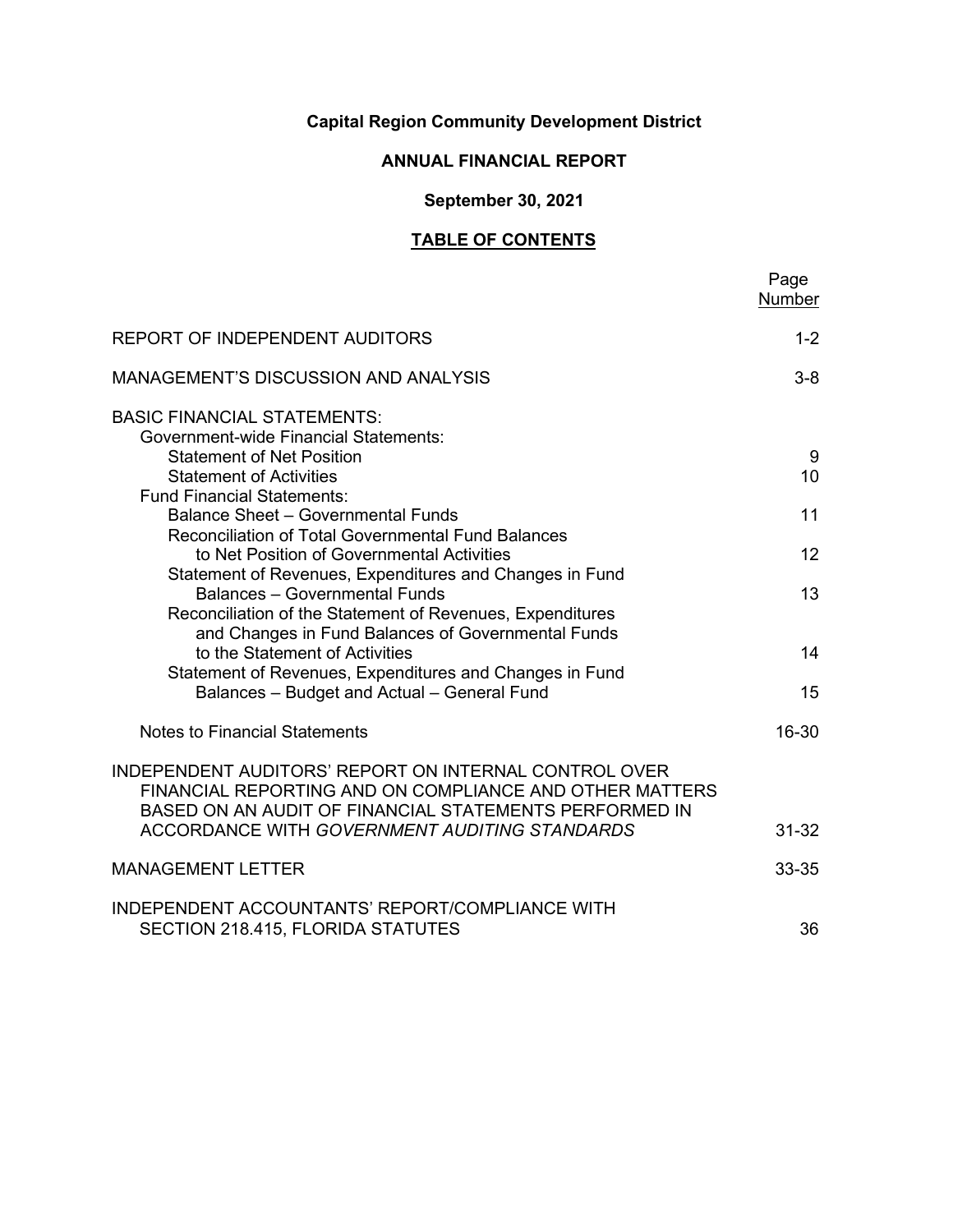

Certified Public Accountants PL

600 Citrus Avenue Suite 200 Fort Pierce, Florida 34950

772/461-6120 // 461-1155 FAX: 772/468-9278

#### **REPORT OF INDEPENDENT AUDITORS**

To the Board of Supervisors Capital Region Community Development District Leon County, Florida

#### **Report on the Financial Statements**

We have audited the accompanying financial statements of Capital Region Community Development District as of and for the year ended September 30, 2021, and the related notes to financial statements, which collectively comprise the District's basic financial statements as listed in the table of contents.

#### **Management's Responsibility for the Financial Statements**

Management is responsible for the preparation and fair presentation of these financial statements in accordance with accounting principles generally accepted in the United States of America; this includes the design, implementation, and maintenance of internal control relevant to the preparation and fair presentation of financial statements that are free from material misstatement, whether due to fraud or error.

#### **Auditor's Responsibility**

Our responsibility is to express an opinion on these financial statements based on our audit. We conducted our audit in accordance with auditing standards generally accepted in the United States of America and the standards applicable to financial audits contained in *Government Accounting Standards*, issued by the Comptroller General of the United States. Those standards require that we plan and perform the audit to obtain reasonable assurance about whether the financial statements are free from material misstatement.

An audit involves performing procedures to obtain audit evidence about the amounts and disclosures in the financial statements. The procedures selected depend on the auditor's judgment, including the assessment of the risks of material misstatement of the financial statements, whether due to fraud or error. In making those risk assessments, the auditor considers internal control relevant to the entity's preparation and fair presentation of the financial statements in order to design audit procedures that are appropriate in the circumstances, but not for the purpose of expressing an opinion on the effectiveness of the entity's internal control. Accordingly, we express no such opinion. An audit also includes evaluating the appropriateness of accounting policies used and the reasonableness of significant accounting estimates made by management, as well as evaluating the overall presentation of the financial statements.

We believe that the audit evidence we have obtained is sufficient and appropriate to provide a basis for our audit opinion.

> Fort Pierce / Stuart Member AICPA Division for CPA Firms Private Companies practice Section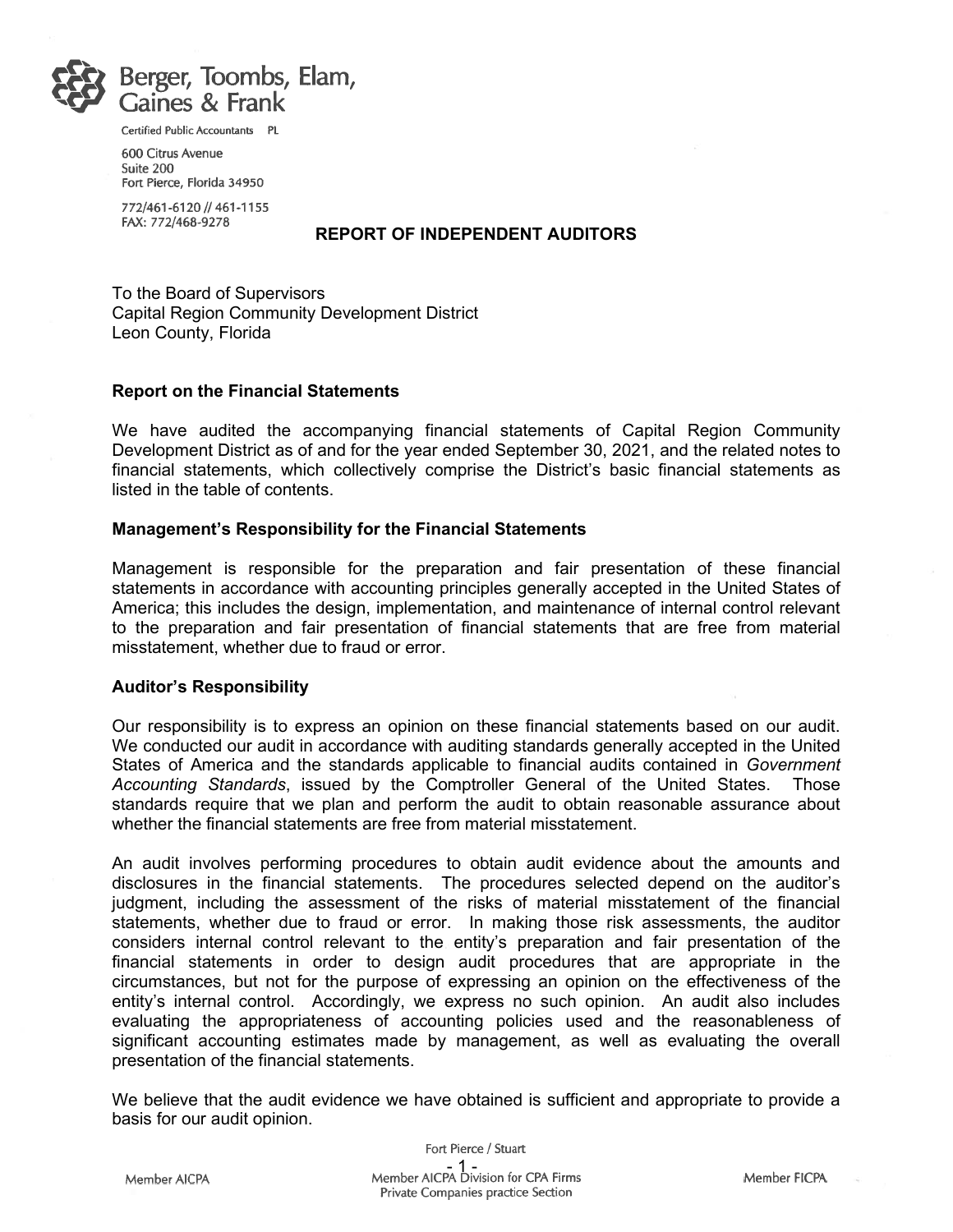

# To the Board of Supervisors

Capital Region Community Development District

#### **Opinion**

In our opinion, the financial statements referred to above present fairly, in all material respects, the respective financial position of the governmental activities and each major fund of Capital Region Community Development District, as of September 30, 2021, and the respective changes in financial position and the budgetary comparison for the General Fund for the year then ended in conformity with accounting principles generally accepted in the United States of America.

#### **Other Matters**

#### *Required Supplementary Information*

Accounting principles generally accepted in the United States of America require that the Management Discussion and Analysis be presented to supplement the basic financial statements. Such information, although not a part of the basic financial statements, is required by the Governmental Accounting Standards Board who considers it to be an essential part of financial reporting for placing the basic financial statements in an appropriate operational, economic, or historical context. We have applied certain limited procedures to the required supplementary information in accordance with auditing standards generally accepted in the United States of America, which consisted of inquiries of management about the methods of preparing the information and comparing the information for consistency with management's responses to our inquiries, the basic financial statements, and other knowledge we obtained during our audit of the basic financial statements. We do not express an opinion or provide any assurance on the information because the limited procedures do not provide us with sufficient evidence to express an opinion or provide any assurance.

#### **Other Reporting Required by Government Auditing Standards**

In accordance with *Government Auditing Standards*, we have also issued a report dated June 1, 2022 on our consideration of the District's internal control over financial reporting and on our tests of its compliance with certain provisions of laws, regulations and contracts. The purpose of that report is to describe the scope of our testing of internal control over financial reporting and compliance and the results of that testing, and not to provide an opinion on internal control over financial reporting or on compliance. That report is an integral part of an audit performed in accordance with *Government Auditing Standards* in considering Capital Region Community Development District's internal control over financial reporting and compliance.

Durgin Joonko Clam

Berger, Toombs, Elam, Gaines & Frank Certified Public Accountants PL Fort Pierce, Florida

June 1, 2022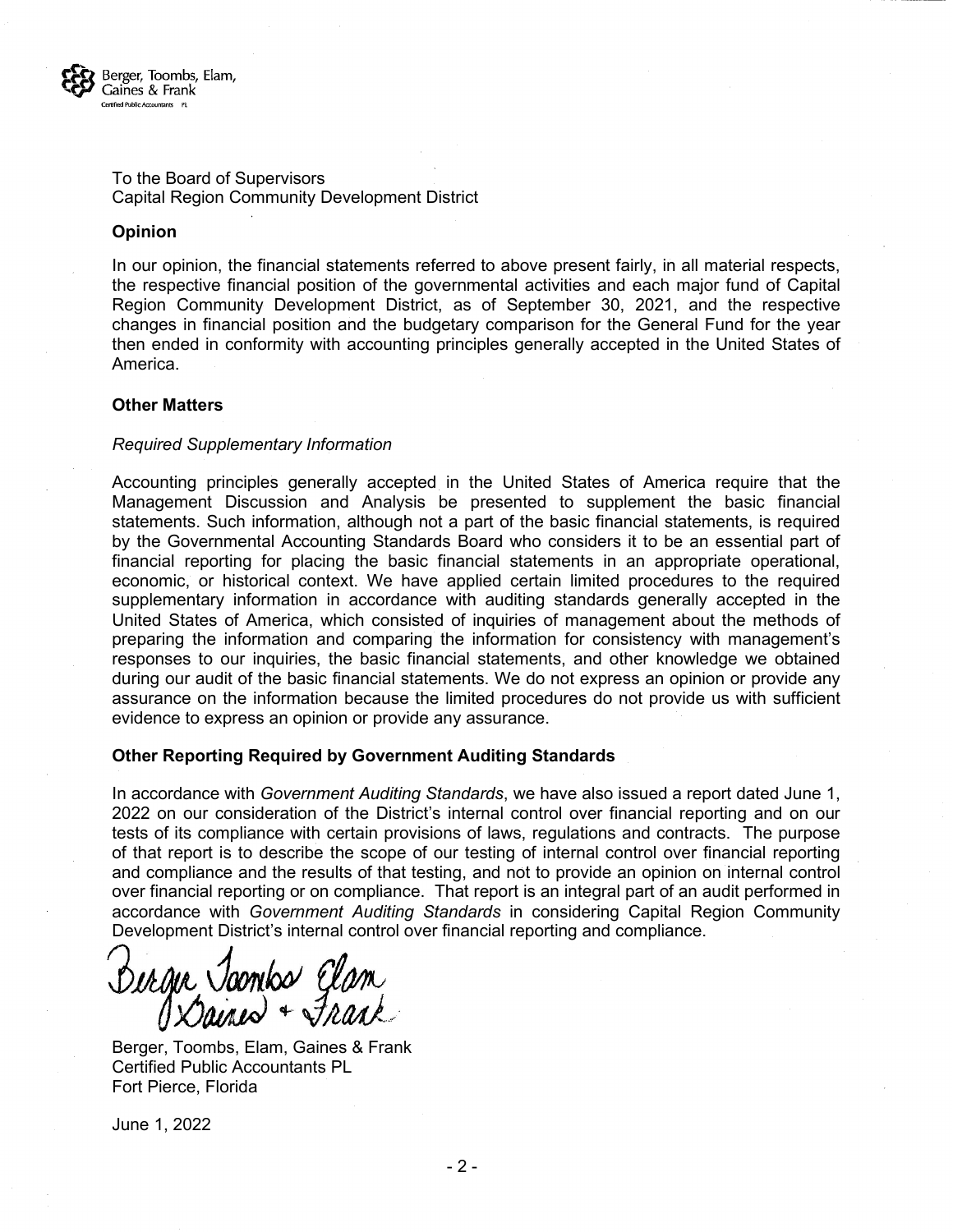Management's discussion and analysis of Capital Region Community Development District (the "District") financial performance provides an objective and easily readable analysis of the District's financial activities. The analysis provides summary financial information for the District and should be read in conjunction with the District's financial statements.

# **OVERVIEW OF THE FINANCIAL STATEMENTS**

The District's basic financial statements comprise three components; 1) *Government-wide financial statements,* 2) *Fund financial statements,* and 3) *Notes to financial statements.* The *Government-wide financial statements* present an overall picture of the District's financial position and results of operations. The *Fund financial statements* present financial information for the District's major funds. The *Notes to financial statements* provide additional information concerning the District's finances.

The *Government-wide financial statements* are the **statement of net position** and the **statement of activities**. These statements use accounting methods similar to those used by private-sector companies. Emphasis is placed on the net position of governmental activities and the change in net position. Governmental activities are primarily supported by developer contributions.

The **statement of net position** presents information on all assets and liabilities of the District, with the difference between assets and liabilities reported as net position. Net Position is reported in three categories; 1) net investment in capital assets, 2) restricted, and 3) unrestricted. Assets, liabilities, and net position are reported for all Governmental activities.

The **statement of activities** presents information on all revenues and expenses of the District and the change in net position. Expenses are reported by major function and program revenues relating to those functions are reported, providing the net cost of all functions provided by the District. To assist in understanding the District's operations, expenses have been reported as governmental activities. Governmental activities financed by the District include general government, physical environment and debt service.

*Fund financial statements* present financial information for governmental funds. These statements provide financial information for the major funds of the District. Governmental fund financial statements provide information on the current assets and liabilities of the funds, changes in current financial resources (revenues and expenditures), and current available resources.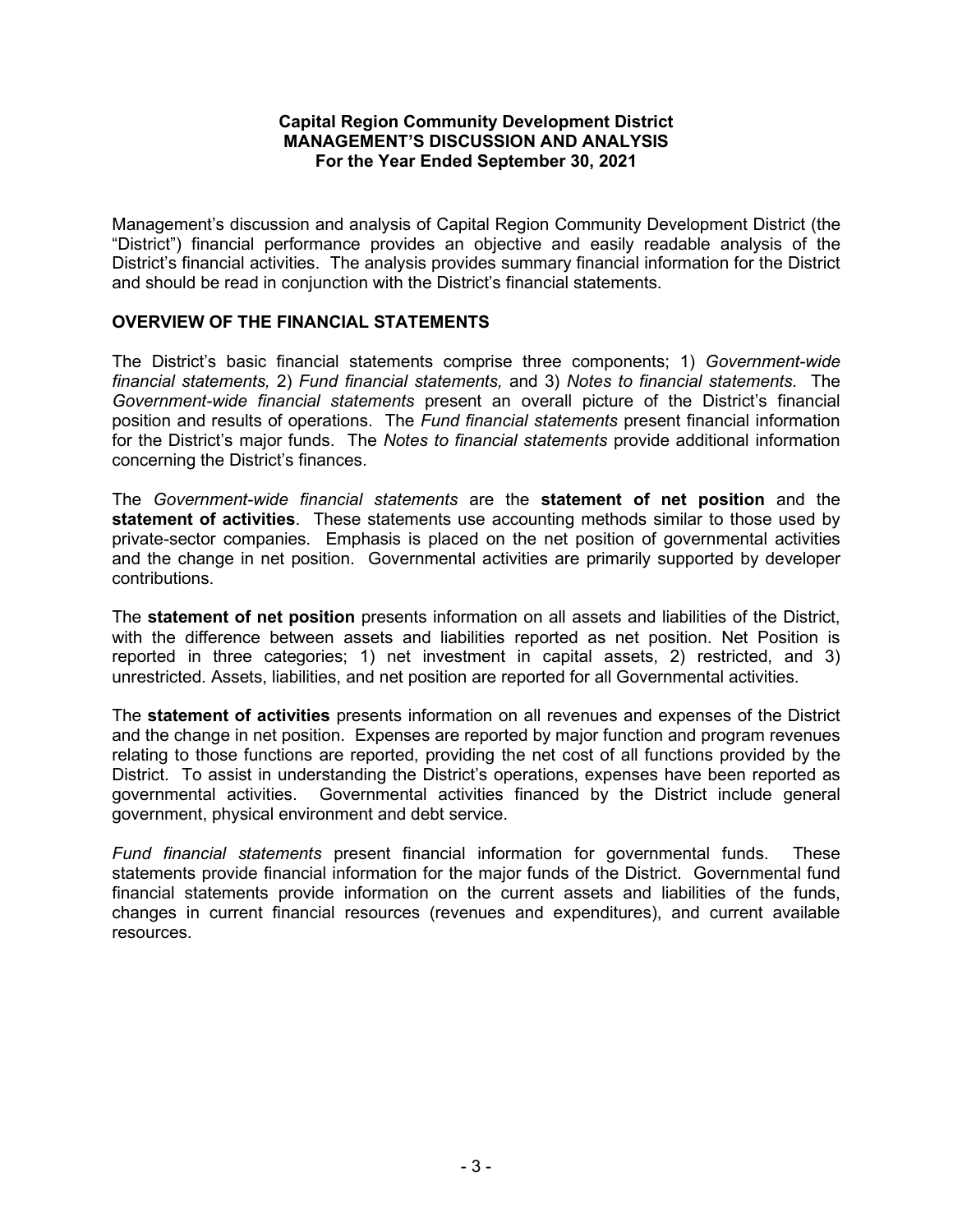# OVERVIEW OF THE FINANCIAL STATEMENTS (CONTINUED)

Fund financial statements include a balance sheet and a statement of revenues, expenditures and changes in fund balances for all governmental funds. A statement of revenues, expenditures, and changes in fund balances – budget and actual is provided for the District's General Fund. Fund financial statements provide more detailed information about the District's activities. Individual funds are established by the District to track revenues that are restricted to certain uses or to comply with legal requirements.

The government-wide financial statements and the fund financial statements provide different pictures of the District. The government-wide financial statements provide an overall picture of the District's financial standing. These statements are comparable to private-sector companies and give a good understanding of the District's overall financial health and how the District paid for the various activities, or functions, provided by the District. All assets of the District, including capital assets, are reported in the **statement of net position**. All liabilities, such as principal outstanding on bonds are included. In the statement of activities, transactions between the different functions of the District have been eliminated in order to avoid "doubling up" the revenues and expenses. The fund financial statements provide a picture of the major funds of the District. In the case of governmental activities, outlays for long lived assets are reported as expenditures and long-term liabilities, such as general obligation bonds, are not included in the fund financial statements. To provide a link from the fund financial statements to the government-wide financial statements, reconciliation is provided from the fund financial statements to the government-wide financial statements.

Notes to financial statements provide additional detail concerning the financial activities and financial balances of the District. Additional information about the accounting practices of the District and investments of the District are some of the items included in the notes to financial statements.

# Financial Highlights

The following are the highlights of financial activity for the year ended September 30, 2021.

- The District's total liabilities exceeded total assets and deferred outflows of resources by \$(10,259,119) (net position). Restricted net position was \$275,014 and net investment in capital assets was \$8,803,568. Unrestricted net position was \$(19,337,701).
- Governmental activities revenues totaled \$4,481,024 while governmental activities expenses totaled \$3,649,904.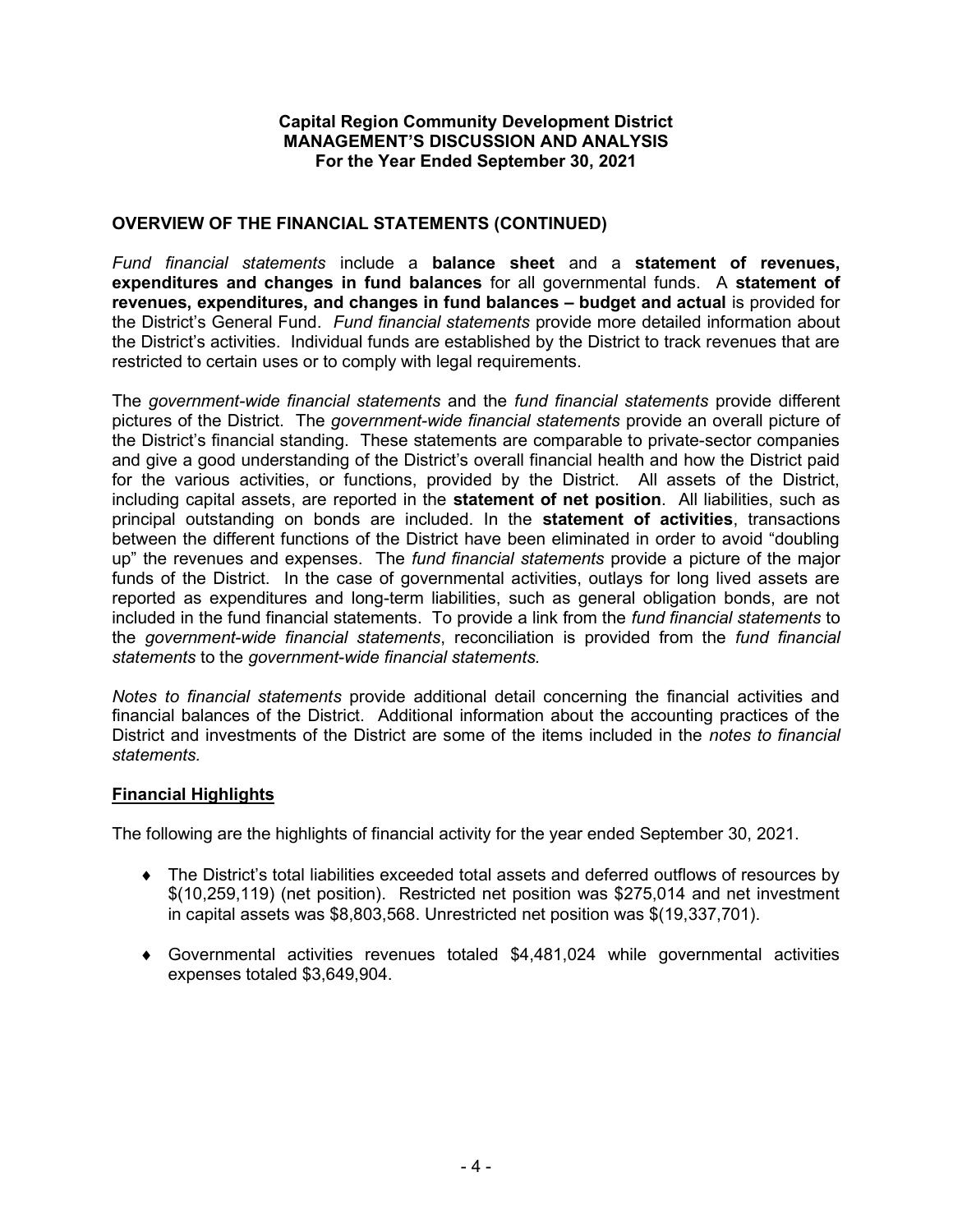# **OVERVIEW OF THE FINANCIAL STATEMENTS (CONTINUED)**

The following schedule provides a summary of the assets, liabilities and net position of the District and is presented by category for comparison purposes.

## **Net Position**

|                                  |                     | <b>Governmental Activities</b> |  |  |
|----------------------------------|---------------------|--------------------------------|--|--|
|                                  | 2021                | 2020                           |  |  |
| <b>Current assets</b>            | \$<br>904,505       | \$<br>905,285                  |  |  |
| Restricted assets                | 1,904,718           | 2,142,143                      |  |  |
| Capital assets                   | 14,628,858          | 15, 122, 719                   |  |  |
| <b>Total Assets</b>              | 17,438,081          | 18,170,147                     |  |  |
|                                  |                     |                                |  |  |
| Deferred outflows of Resources   | 153,027             | 44,072                         |  |  |
|                                  |                     |                                |  |  |
| <b>Current liabilities</b>       | 2,033,453           | 2,010,074                      |  |  |
| Non-current liabilities          | 25,816,774          | 27,294,384                     |  |  |
| <b>Total Liabilities</b>         | 27,850,227          | 29,304,458                     |  |  |
| <b>Net Position</b>              |                     |                                |  |  |
| Net investment in capital assets | 8,803,568           | 8,914,237                      |  |  |
| Restricted net position          | 275,014             | 296,248                        |  |  |
| Unrestricted                     | 19,337,701)         | (20, 300, 724)                 |  |  |
| <b>Total Net Position</b>        | (10, 259, 119)<br>S | (11,090,239)<br>\$             |  |  |

The increase in deferred outflows of resources is related to the bond refinancing in the current year.

The decrease in capital assets is mainly related to depreciation in the current year.

The decrease in non-current liabilities and restricted assets is related to the bond principal payments and the bond refinancing in the current year.

The increase in net position is related to revenues exceeding expenses in the current year.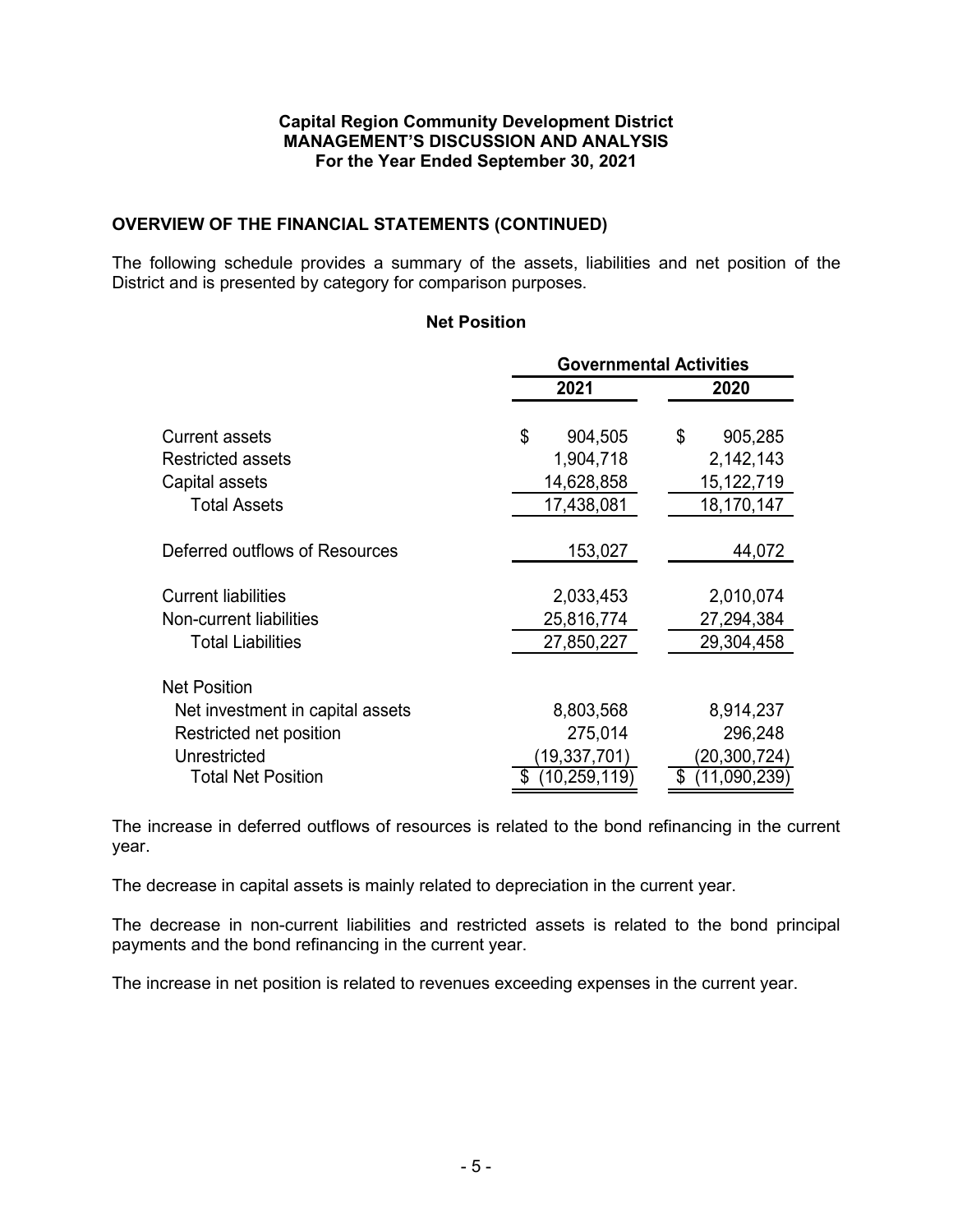# **OVERVIEW OF THE FINANCIAL STATEMENTS (CONTINUED)**

The following schedule provides a summary of the changes in net position of the District and is presented by category for comparison purposes.

# **Change In Net Position**

|                                  | <b>Governmental Activities</b> |                    |  |  |
|----------------------------------|--------------------------------|--------------------|--|--|
|                                  | 2021                           | 2020               |  |  |
| <b>Program Revenues</b>          |                                |                    |  |  |
| Charges for services             | \$<br>4,465,362                | \$<br>4,397,196    |  |  |
| Capital contributions            |                                | 168,807            |  |  |
| <b>General revenues</b>          |                                |                    |  |  |
| Intergovernmental revenues       | 3,263                          |                    |  |  |
| Miscellaneous revenues           | 10,934                         | 37,523             |  |  |
| Investment income                | 1,465                          | 27,075             |  |  |
| <b>Total Revenues</b>            | 4,481,024                      | 4,630,601          |  |  |
| <b>Expenses</b>                  |                                |                    |  |  |
| General government               | 189,290                        | 188,152            |  |  |
| Physical environment             | 1,946,341                      | 1,851,421          |  |  |
| Interest and other charges       | 1,514,273                      | 1,496,758          |  |  |
| <b>Total Expenses</b>            | 3,649,904                      | 3,536,331          |  |  |
| Change in Net Position           | 831,120                        | 1,094,270          |  |  |
| Net Position - Beginning of Year | (11,090,239)                   | (12,184,509)       |  |  |
| Net Position - End of Year       | (10, 259, 119)<br>\$           | (11,090,239)<br>\$ |  |  |

The increase in charges for services primarily relates to the budgeted increase in General Fund assessments in the current year.

The decrease in capital contributions is related to the conveyance of certain infrastructure to the District in the prior year.

The increase in physical environment is related to the increase in landscape maintenance in the current year.

The increase in interest and other charges is related to the bond refinancing in the current year.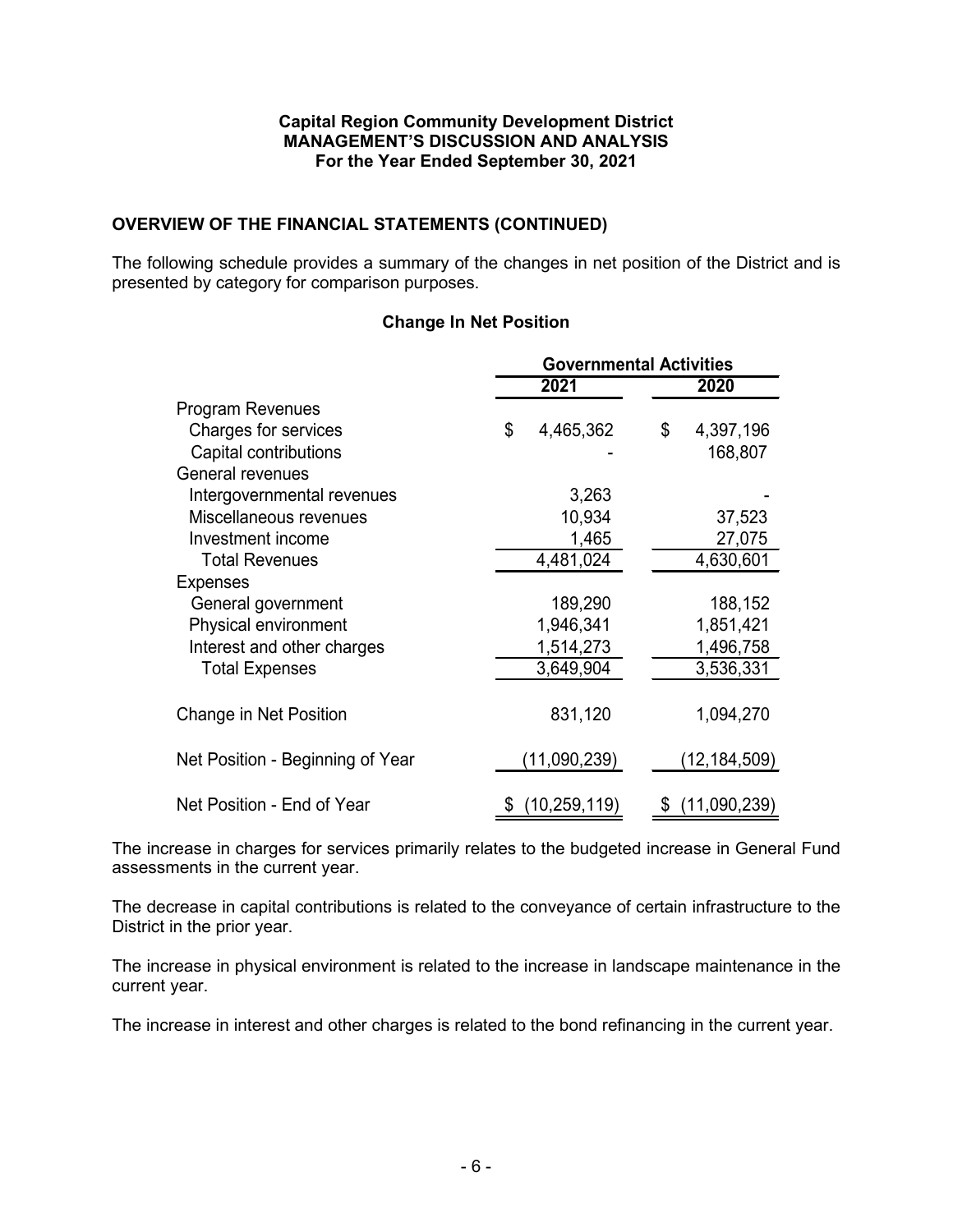# **OVERVIEW OF THE FINANCIAL STATEMENTS (CONTINUED)**

# **Capital Assets Activity**

The following schedule provides a summary of the District's capital assets as of September 30, 2021 and 2020.

|                                   | <b>Governmental Activities</b> |               |  |               |
|-----------------------------------|--------------------------------|---------------|--|---------------|
| <b>Description</b>                |                                | 2021          |  | 2020          |
| <b>Buildings and improvements</b> |                                | 2,312,098     |  | 2,312,098     |
| Infrastructure                    |                                | 20,072,483    |  | 20,038,121    |
| Accumulated depreciation          |                                | (7, 755, 723) |  | (7, 227, 500) |
| <b>Total Capital Assets (Net)</b> |                                | 14,628,858    |  | 15,122,719    |

The activity for the year consisted of depreciation of \$528,223 and additions to infrastructure of \$34,362.

## **General Fund Budgetary Highlights**

Budgeted expenditures exceeded actual expenditures primarily due to less capital outlay expenditures than were anticipated.

There were no amendments to the September 30, 2021 budget.

#### **Debt Management**

Governmental Activities debt includes the following:

In September 2011, the District issued \$4,740,000 Series 2011A-1 Capital Improvement Revenue Refunding Bonds. These bonds were issued to refund of the Series 2001A Capital Improvement Revenue Bonds. These bonds were refunded and redeemed in the current year.

In November 2013, the District issued \$9,855,000 Series 2013 Capital Improvement Revenue Refunding Bonds. These bonds were issued to refund of the Series 2002A Capital Improvement Revenue Bonds. As of September 30, 2021, the balance outstanding was \$6,975,000.

In March 2018, the District issued \$16,935,000 Series 2018A-1 Capital Improvement Revenue Refunding Bonds. These bonds were issued to refund of the Series 2008A Capital Improvement Revenue Bonds. As of September 30, 2021, the balance outstanding was \$15,350,000.

In March 2018, the District issued \$2,675,000 Series 2018A-2 Capital Improvement Revenue Refunding Bonds. These bonds were issued to refund of the Series 2011A-2 Capital Improvement Revenue Refunding Bonds. As of September 30, 2021, the balance outstanding was \$2,155,000.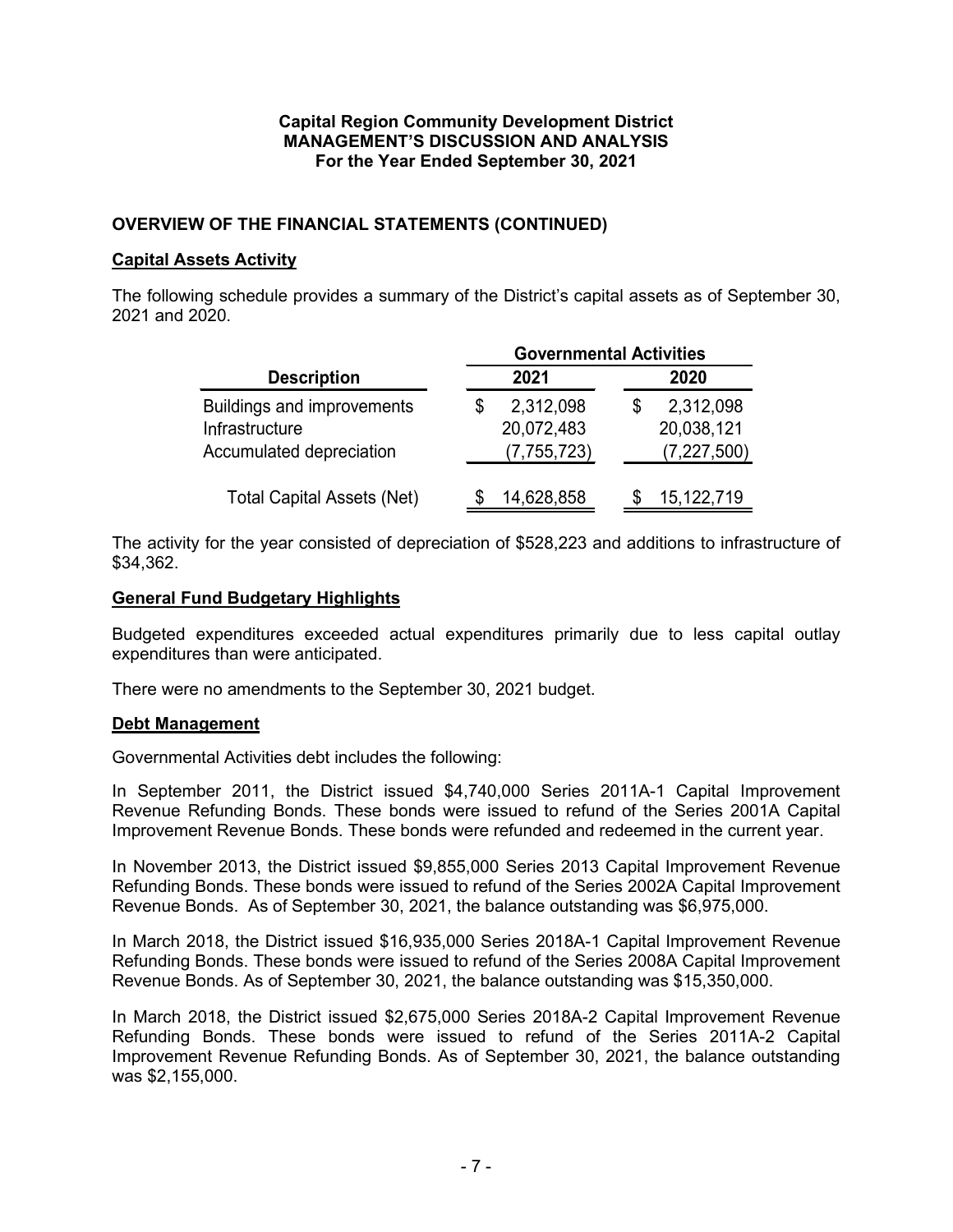# **OVERVIEW OF THE FINANCIAL STATEMENTS (CONTINUED)**

# **Debt Management (Continued)**

In March 2021, the District issued \$2,800,000 Series 2021 Capital Improvement Revenue Refunding Bonds. These bonds were issued to refund of the Series 2011A-1 Capital Improvement Revenue Refunding Bonds. As of September 30, 2021, the balance outstanding was \$2,800,000.

## **Economic Factors and Next Year's Budget**

Capital Region Community Development District does not expect any economic factors to have any significant effect on the financial position or results of operations of the District in fiscal year 2022.

## **Request for Information**

The financial report is designed to provide a general overview of Capital Region Community Development District's finances for all those with an interest. Questions concerning any of the information provided in this report or requests for additional information should be addressed to the Capital Region Community Development District, Governmental Management Services, 475 West Town Place, Suite 114, St. Augustine, Florida 32092.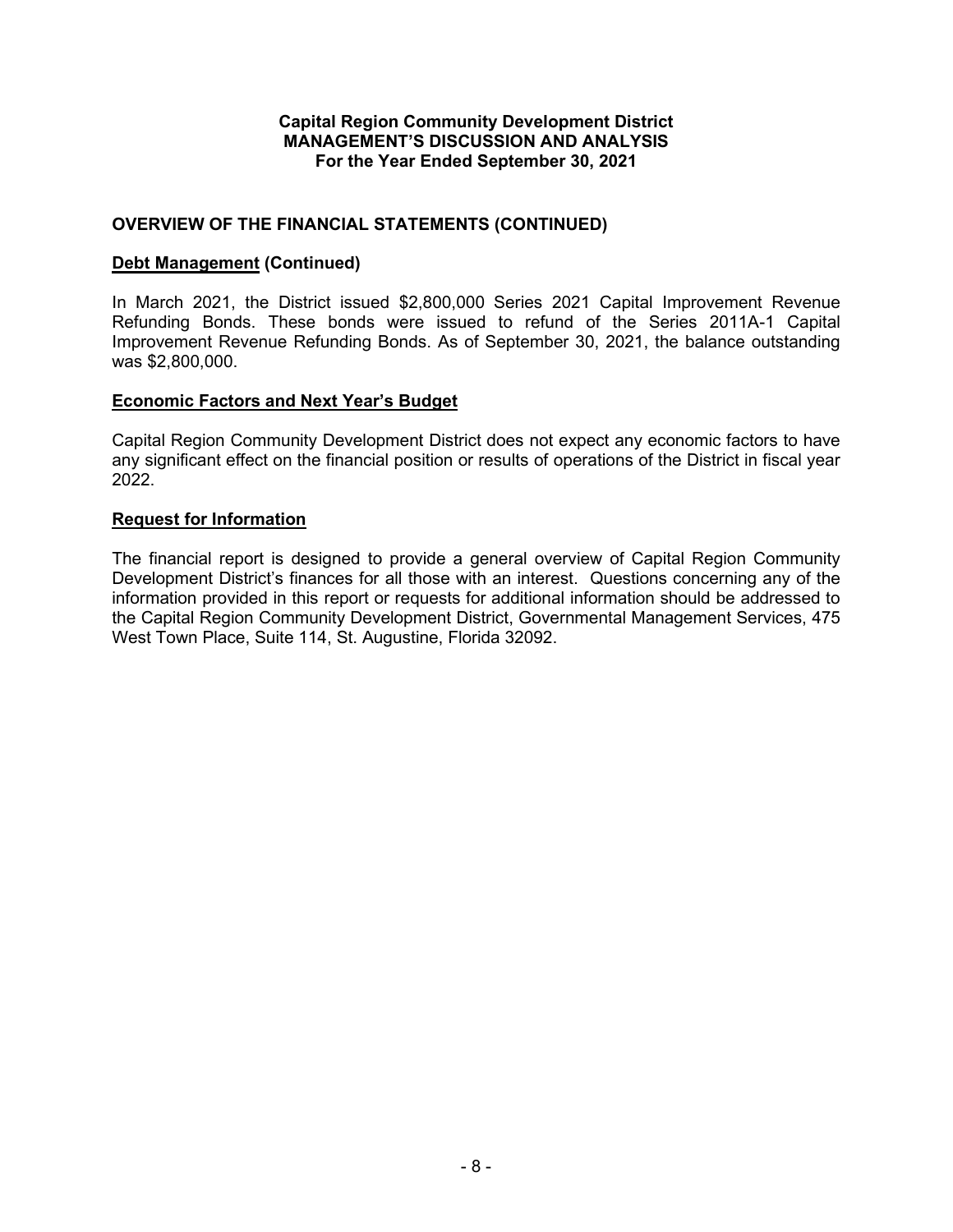# **Capital Region Community Development District STATEMENT OF NET POSITION September 30, 2021**

|                                   | Governmental<br><b>Activities</b> |
|-----------------------------------|-----------------------------------|
| <b>ASSETS</b>                     |                                   |
| <b>Current Assets</b>             |                                   |
| Cash                              | \$<br>232,415                     |
| Investments                       | 641,993                           |
| Prepaid expenses                  | 30,097                            |
| <b>Total Current Assets</b>       | 904,505                           |
| <b>Non-current Assets</b>         |                                   |
| <b>Restricted assets</b>          |                                   |
| Investments                       | 1,904,718                         |
| Capital assets, being depreciated |                                   |
| Infrastructure                    | 20,072,483                        |
| <b>Buildings and improvements</b> | 2,312,098                         |
| Accumulated depreciation          | (7, 755, 723)                     |
| <b>Total Non-current Assets</b>   | 16,533,576                        |
| <b>Total Assets</b>               | 17,438,081                        |
| DEFERRED OUTFLOWS OF RESOURCES    |                                   |
| Deferred amount on refunding      | 153,027                           |
|                                   |                                   |
| <b>LIABILITIES</b>                |                                   |
| <b>Current Liabilities</b>        |                                   |
| Accounts payable                  | 20,995                            |
| Bonds payable                     | 1,455,000                         |
| <b>Accrued interest</b>           | 557,458                           |
| <b>Total Current Liabilities</b>  | 2,033,453                         |
| <b>Non-Current Liabilities</b>    |                                   |
| Bonds payable, net                | 25,816,774                        |
| <b>Total Liabilities</b>          | 27,850,227                        |
| <b>NET POSITION</b>               |                                   |
| Net investment in capital assets  | 8,803,568                         |
| Restricted for debt service       | 275,014                           |
| Unrestricted                      | (19, 337, 701)                    |
| <b>Total Net Position</b>         | \$<br>(10,259,119)                |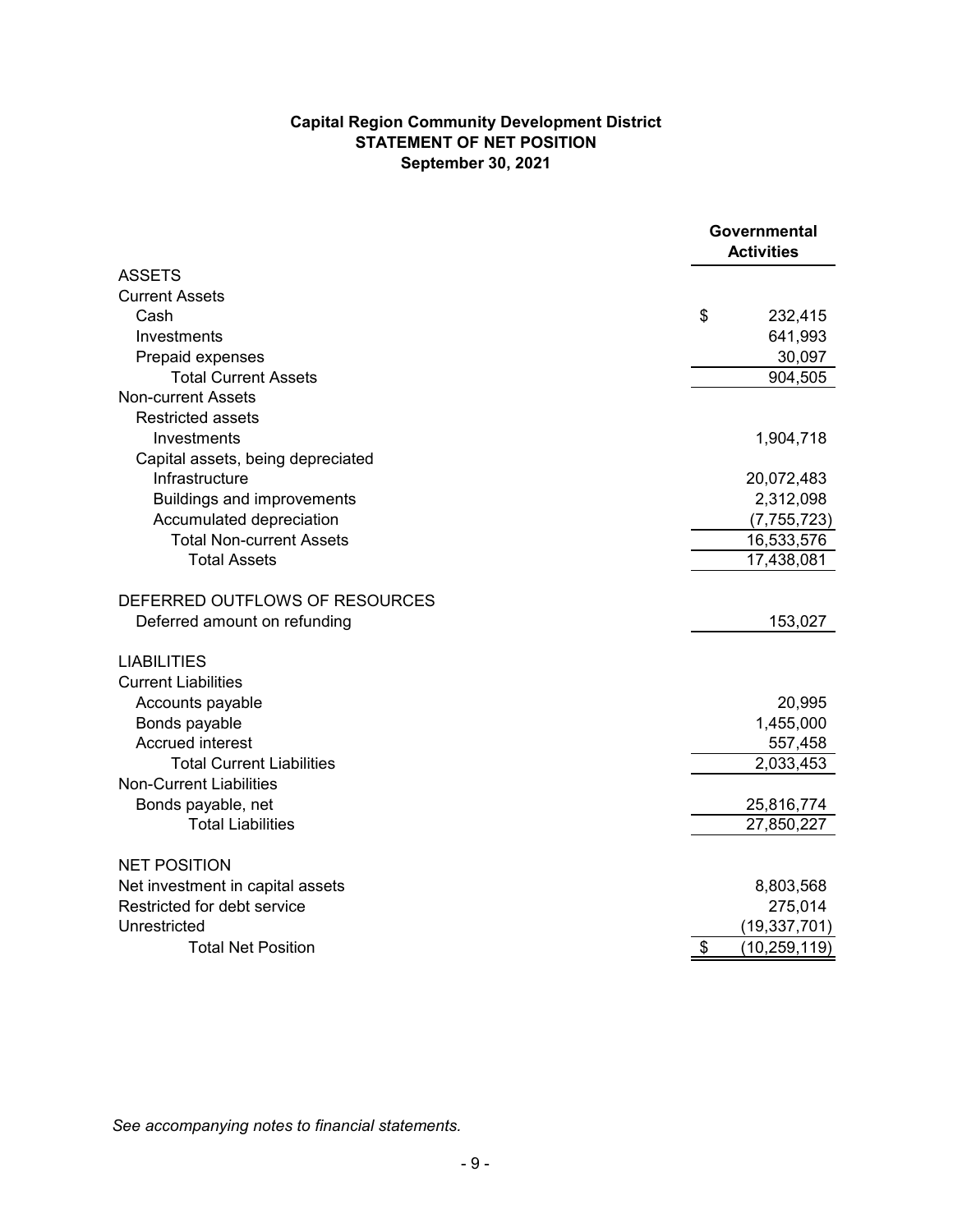# **Capital Region Community Development District STATEMENT OF ACTIVITIES For the Year Ended September 30, 2021**

| <b>Functions/Programs</b>            | <b>Expenses</b>                   | Program<br><b>Revenues</b><br><b>Charges for</b><br><b>Services</b> | Net (Expense)<br><b>Revenues and</b><br><b>Changes in</b><br><b>Net Position</b><br>Governmental<br><b>Activities</b> |
|--------------------------------------|-----------------------------------|---------------------------------------------------------------------|-----------------------------------------------------------------------------------------------------------------------|
| <b>Governmental Activities</b>       |                                   |                                                                     |                                                                                                                       |
| General government                   | \$<br>(189, 290)                  | \$<br>194,969                                                       | \$<br>5,679                                                                                                           |
| Physical environment                 | (1,946,341)                       | 1,441,271                                                           | (505,070)                                                                                                             |
| Interest and other charges           | (1,514,273)                       | 2,829,122                                                           | 1,314,849                                                                                                             |
| <b>Total Governmental Activities</b> | \$<br>(3,649,904)                 | \$<br>4,465,362                                                     | 815,458                                                                                                               |
|                                      | <b>General Revenues</b>           |                                                                     |                                                                                                                       |
|                                      | Intergovernmental revenues        |                                                                     | 3,263                                                                                                                 |
|                                      | Miscellaneous revenues            |                                                                     | 10,934                                                                                                                |
|                                      | Investment income                 |                                                                     | 1,465                                                                                                                 |
|                                      | <b>Total General Revenues</b>     |                                                                     | 15,662                                                                                                                |
|                                      | Change in Net Position            |                                                                     | 831,120                                                                                                               |
|                                      | Net Position - October 1, 2020    |                                                                     | (11,090,239)                                                                                                          |
|                                      | Net Position - September 30, 2021 |                                                                     | \$<br>(10, 259, 119)                                                                                                  |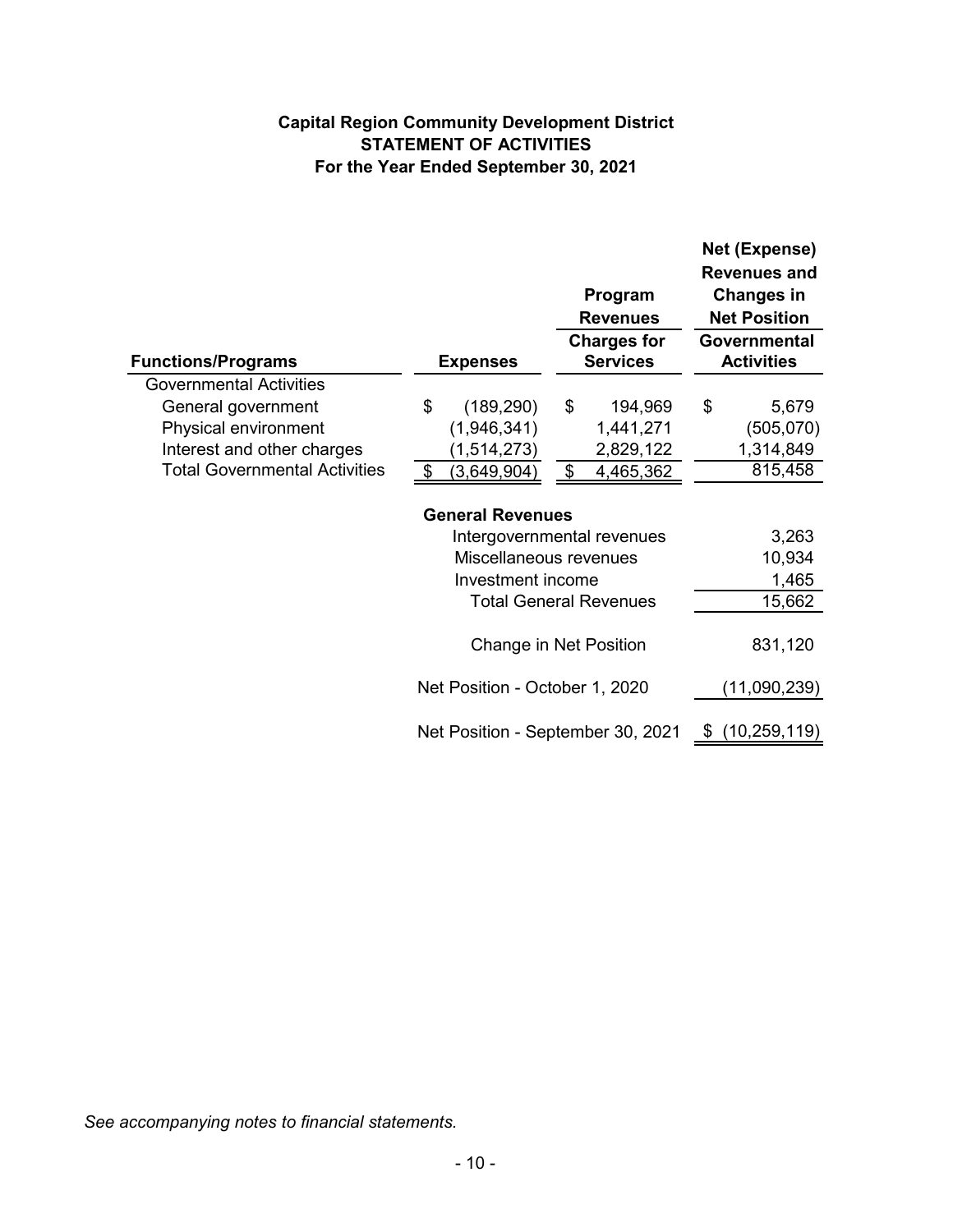## **Capital Region Community Development District BALANCE SHEET – GOVERNMENTAL FUNDS September 30, 2021**

|                                                     |               |                 |             | Total           |
|-----------------------------------------------------|---------------|-----------------|-------------|-----------------|
|                                                     |               | Debt            | Capital     | Governmental    |
|                                                     | General       | Service         | Projects    | Funds           |
| <b>ASSETS</b>                                       |               |                 |             |                 |
| Cash                                                | \$<br>229,478 | \$              | \$<br>2,937 | \$<br>232,415   |
| Investments                                         | 641,993       |                 |             | 641,993         |
| Due from other funds                                |               | 143,851         |             | 143,851         |
| Prepaid expenses                                    | 30,097        |                 |             | 30,097          |
| <b>Restricted Assets</b>                            |               |                 |             |                 |
| Investments                                         |               | 1,904,718       |             | 1,904,718       |
| <b>Total Assets</b>                                 | \$<br>901,568 | \$<br>2,048,569 | \$<br>2,937 | \$<br>2,953,074 |
| LIABILITIES AND FUND BALANCES<br><b>LIABILITIES</b> |               |                 |             |                 |
| Accounts payable                                    | \$<br>19,857  | \$              | \$<br>1,138 | \$<br>20,995    |
| Due to other funds                                  | 143,851       |                 |             | 143,851         |
| <b>Total Liabilities</b>                            | 163,708       |                 | 1,138       | 164,846         |
| <b>FUND BALANCES</b>                                |               |                 |             |                 |
| Nonspendable-prepaid expenses<br>Restricted:        | 30,097        |                 |             | 30,097          |
| Debt service                                        |               | 2,048,569       |             | 2,048,569       |
| Capital projects                                    |               |                 | 1,799       | 1,799           |
| Unassigned                                          | 707,763       |                 |             | 707,763         |
| <b>Total Fund Balances</b>                          | 737,860       | 2,048,569       | 1,799       | 2,788,228       |
| <b>Total Liabilities and Fund Balances</b>          | \$<br>901,568 | \$<br>2,048,569 | \$<br>2,937 | \$<br>2,953,074 |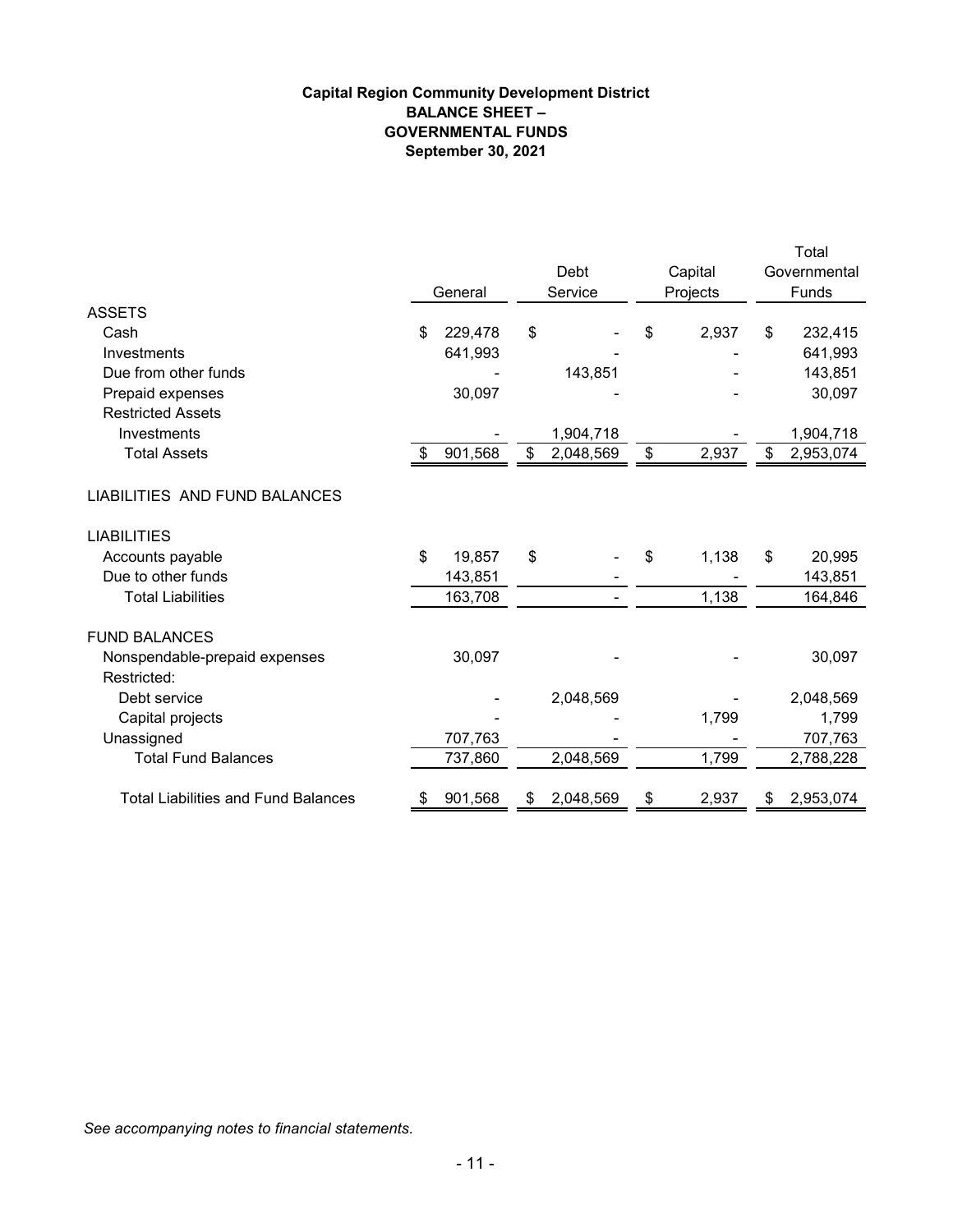# **Capital Region Community Development District RECONCILIATION OF TOTAL GOVERNMENTAL FUND BALANCES TO NET POSITION OF GOVERNMENTAL ACTIVITIES September 30, 2021**

| <b>Total Governmental Fund Balances</b>                                                                                                                                                                                                                                     | \$<br>2,788,228  |
|-----------------------------------------------------------------------------------------------------------------------------------------------------------------------------------------------------------------------------------------------------------------------------|------------------|
| Amounts reported for governmental activities in the Statement of Net Position<br>are different because:                                                                                                                                                                     |                  |
| Capital assets, buildings and improvements, \$2,312,098, and infrastructure,<br>\$20,072,483, net of accumulated depreciation, \$(7,755,723), used in<br>governmental activities are not current financial resources, and therefore,<br>are not reported at the fund level. | 14,628,858       |
| Deferred outflow of resources are not current financial resources and therefore,<br>are not reported at the governmental fund level.                                                                                                                                        | 153,027          |
| Long-term liabilities, bonds payable \$(27,280,000), and bond premium, net,<br>\$(3,302), net of bond discount, net, \$11,528, are not due and payable in the<br>current period, and therefore, are not reported at the fund level.                                         | (27, 271, 774)   |
| Accrued interest expense for long-term debt is not a current financial use, and<br>therefore, is not reported at the fund level.                                                                                                                                            | (557, 458)       |
| <b>Net Position of Governmental Activities</b>                                                                                                                                                                                                                              | \$(10, 259, 119) |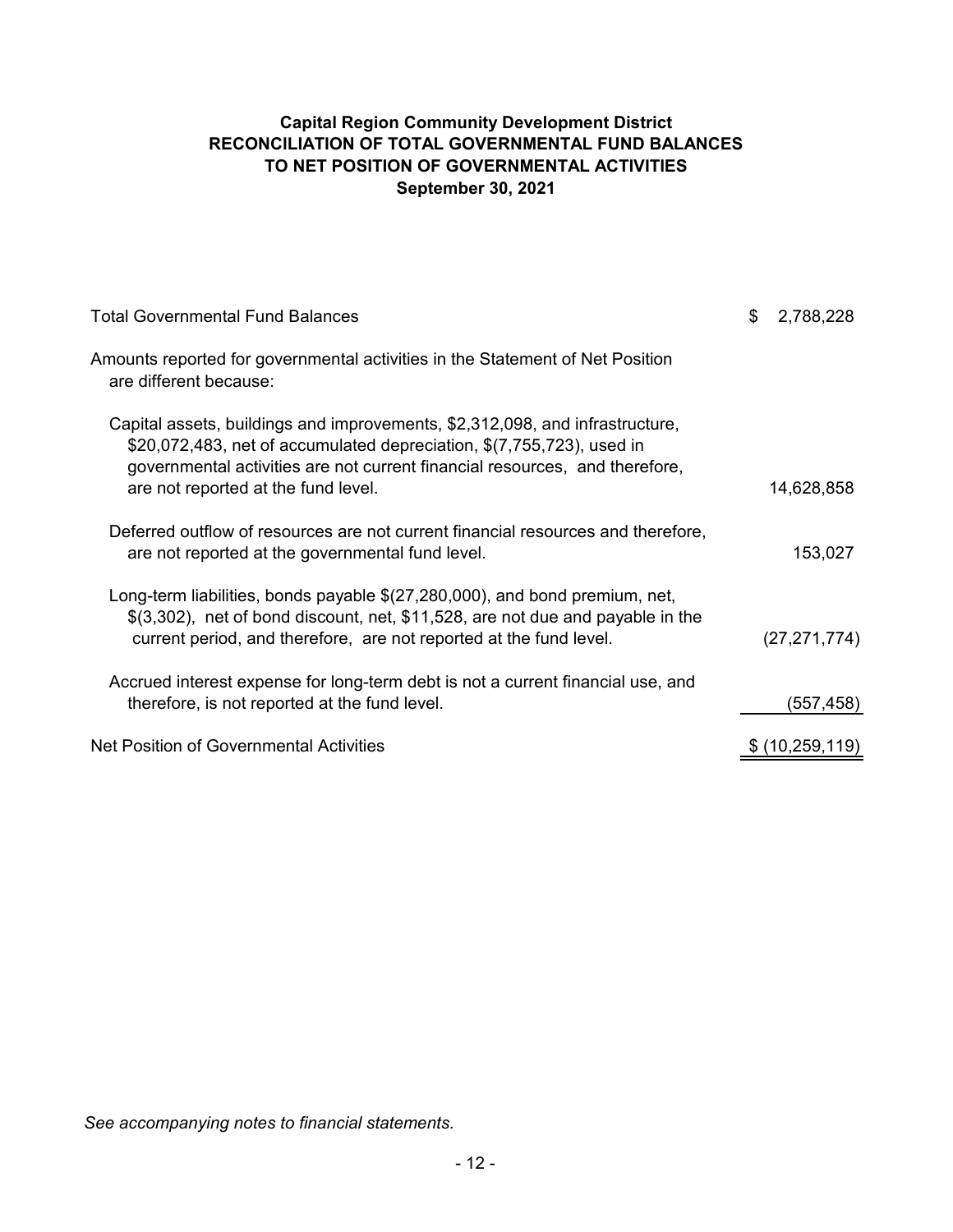### **Capital Region Community Development District STATEMENT OF REVENUES, EXPENDITURES AND CHANGES IN FUND BALANCES – GOVERNMENTAL FUNDS For the Year Ended September 30, 2021**

|                                          | General       | Debt<br>Service | Capital<br>Projects | Total<br>Governmental<br>Funds |
|------------------------------------------|---------------|-----------------|---------------------|--------------------------------|
| Revenues                                 |               |                 |                     |                                |
| Special assessments                      | \$1,636,240   | \$<br>2,829,122 | \$                  | 4,465,362<br>\$                |
| Intergovernmental revenues               | 3,263         |                 |                     | 3,263                          |
| Miscellaneous revenues                   |               |                 | 10,934              | 10,934                         |
| Investment income                        | 1,083         | 382             |                     | 1,465                          |
| <b>Total Revenues</b>                    | 1,640,586     | 2,829,504       | 10,934              | 4,481,024                      |
| Expenditures                             |               |                 |                     |                                |
| Current                                  |               |                 |                     |                                |
| General government                       | 188,718       |                 | 572                 | 189,290                        |
| Physical environment                     | 1,395,058     |                 | 23,060              | 1,418,118                      |
| Capital outlay                           |               |                 | 34,362              | 34,362                         |
| Debt service                             |               |                 |                     |                                |
| Principal                                |               | 4,220,000       |                     | 4,220,000                      |
| Interest                                 |               | 1,377,256       |                     | 1,377,256                      |
| Other debt service costs                 |               | 288,724         |                     | 288,724                        |
| <b>Total Expenditures</b>                | 1,583,776     | 5,885,980       | 57,994              | 7,527,750                      |
| Total Revenues Over/(Under) Expenditures | 56,810        | (3,056,476)     | (47,060)            | (3,046,726)                    |
| Other Financing Sources/(Uses)           |               |                 |                     |                                |
| Issuance of long-term debt               |               | 2,800,000       |                     | 2,800,000                      |
| Net Change in Fund Balances              | 56,810        | (256, 476)      | (47,060)            | (246, 726)                     |
| Fund Balances - October 1, 2020          | 681,050       | 2,305,045       | 48,859              | 3,034,954                      |
| Fund Balances - September 30, 2021       | 737,860<br>\$ | 2,048,569<br>\$ | 1,799<br>\$         | 2,788,228<br>\$                |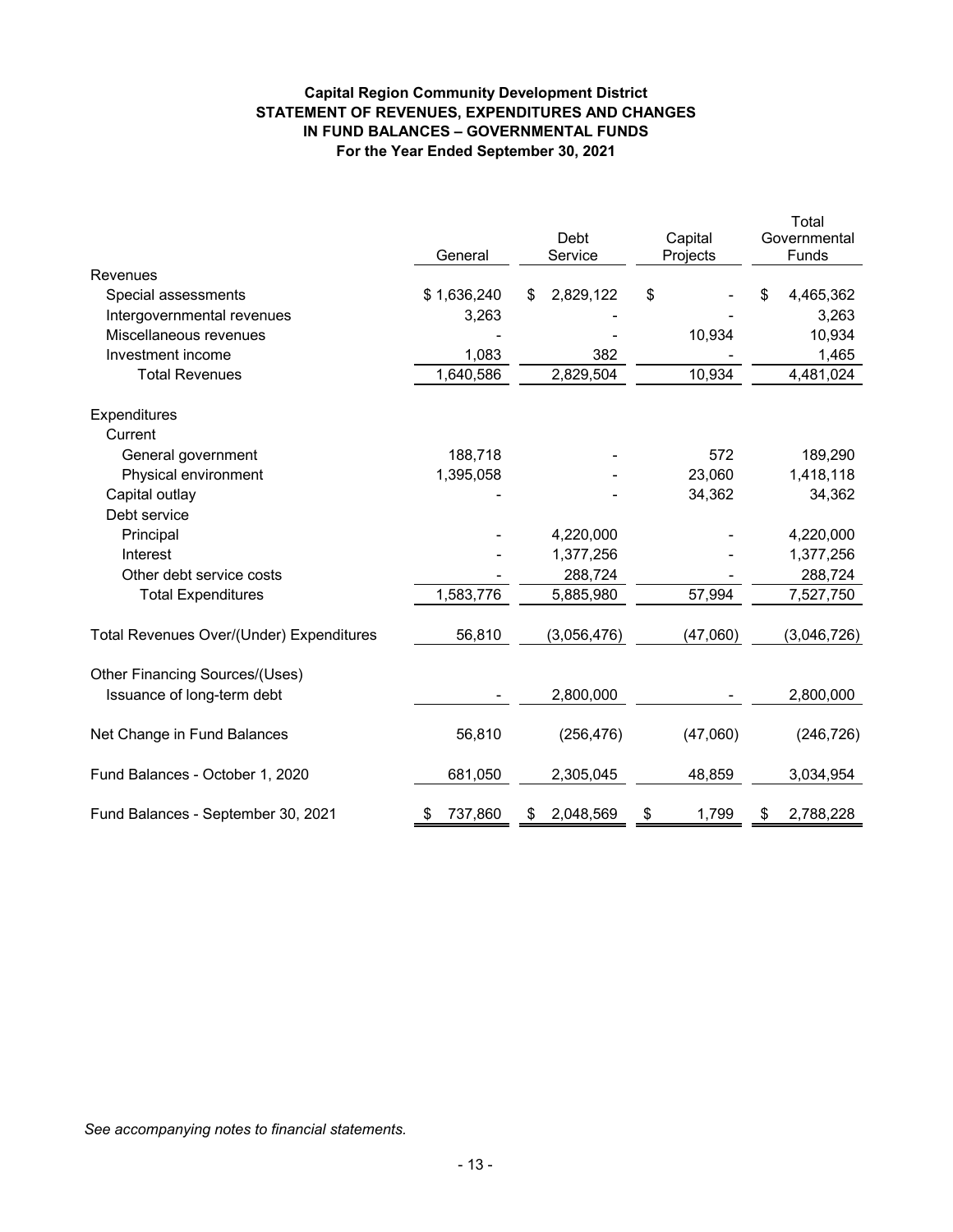# **Capital Region Community Development District RECONCILIATION OF THE STATEMENT OF REVENUES, EXPENDITURES AND CHANGES IN FUND BALANCES OF GOVERNMENTAL FUNDS TO THE STATEMENT OF ACTIVITIES For the Year Ended September 30, 2021**

| Net Change in Fund Balances - Total Governmental Funds                                                                                                                                                                                                                                                                             | S  | (246,726)   |
|------------------------------------------------------------------------------------------------------------------------------------------------------------------------------------------------------------------------------------------------------------------------------------------------------------------------------------|----|-------------|
| Amounts reported for governmental activities in the Statement of Activities are<br>different because:                                                                                                                                                                                                                              |    |             |
| Governmental funds report capital outlay as expenditures. However, in the<br>Statement of Activities, the cost of those assets is allocated over their estimated<br>useful lives as depreciation expense. This is the amount of that capital outlay<br>\$34,362, was exceeded by depreciation, \$(528,223), in the current period. |    | (493, 861)  |
| The deferred amount on refunding is recognized as other debt service costs at the<br>fund level, however at the government-wide level it is recognized as a deferred<br>outflow of resources.                                                                                                                                      |    | 108,949     |
| Deferred outflows of resources for refunding debt is recognized as a component<br>of interest on long term debt in the Statement of Activities, but not in the<br>governmental funds. This is the amount of interest in the current year period.                                                                                   |    | (6,653)     |
| The issuance of new debt is recorded as an other financing source at the fund<br>level, however, it increases liabilities at the govrnment-wide level.                                                                                                                                                                             |    | (2,800,000) |
| Repayment of bond principal is an expenditure in the governmental funds,<br>but the repayment reduces long-term liabilities in the Statement of Net Position.                                                                                                                                                                      |    | 4,220,000   |
| Amortization of bond discount, \$(1,080), and bond premium, \$349, does not require<br>the use of current resources and therefore is not reported in the governmental<br>funds. This is the amount of amortization in the current period.                                                                                          |    | (731)       |
| In the Statement of Activities, interest is accrued on outstanding bonds;<br>whereas in the governmental funds, interest expenditures are reported when<br>due. This is the change in accrued interest in the current period.                                                                                                      |    | 50,142      |
| Change in Net Position of Governmental Activities                                                                                                                                                                                                                                                                                  | \$ | 831,120     |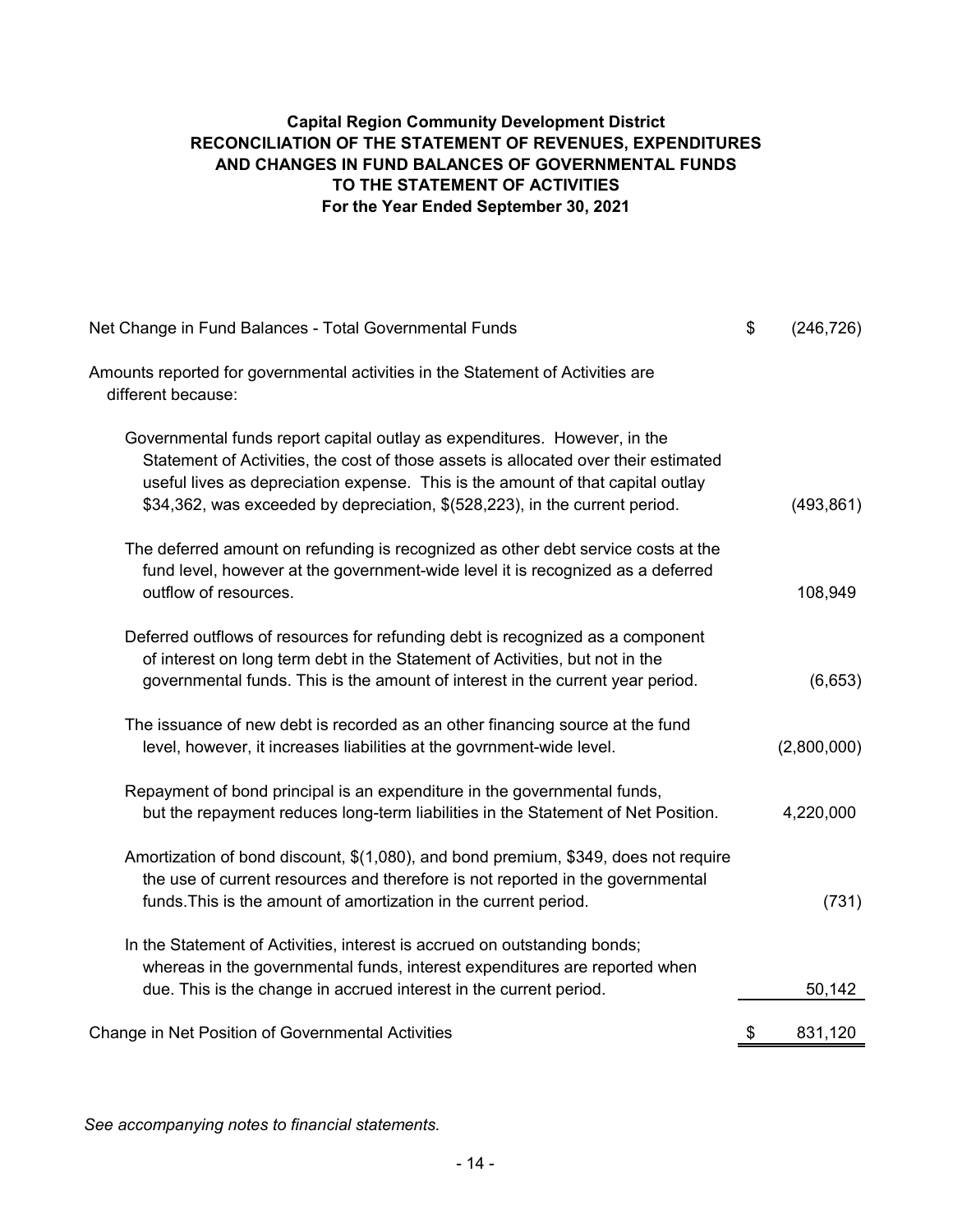# **Capital Region Community Development District STATEMENT OF REVENUES, EXPENDITURES AND CHANGES IN FUND BALANCES – BUDGET AND ACTUAL – GENERAL FUND For the Year Ended September 30, 2021**

|                                    |               |               |               | <b>Variance with</b><br><b>Final Budget</b> |
|------------------------------------|---------------|---------------|---------------|---------------------------------------------|
|                                    | Original      | <b>Final</b>  |               | <b>Positive</b>                             |
|                                    | <b>Budget</b> | <b>Budget</b> | <b>Actual</b> | (Negative)                                  |
| Revenues                           |               |               |               |                                             |
| Special assessments                | \$1,628,488   | \$1,628,488   | \$1,636,240   | \$<br>7,752                                 |
| Intergovernmental revenues         |               |               | 3,263         | 3,263                                       |
| Investment income                  | 9,400         | 9,400         | 1,083         | (8, 317)                                    |
| <b>Total Revenues</b>              | 1,637,888     | 1,637,888     | 1,640,586     | 2,698                                       |
| <b>Expenditures</b>                |               |               |               |                                             |
| Current                            |               |               |               |                                             |
| General government                 | 218,136       | 218,136       | 188,718       | 29,418                                      |
| Physical environment               | 1,419,277     | 1,419,277     | 1,395,058     | 24,219                                      |
| Capital outlay                     | 98,209        | 98,209        |               | 98,209                                      |
| <b>Total Expenditures</b>          | 1,735,622     | 1,735,622     | 1,583,776     | 151,846                                     |
| Net Change in Fund Balances        | (97, 734)     | (97, 734)     | 56,810        | 154,544                                     |
| Fund Balances - October 1, 2020    | 97,734        | 97,734        | 681,050       | 583,316                                     |
| Fund Balances - September 30, 2021 | \$            |               | 737,860       | 737,860                                     |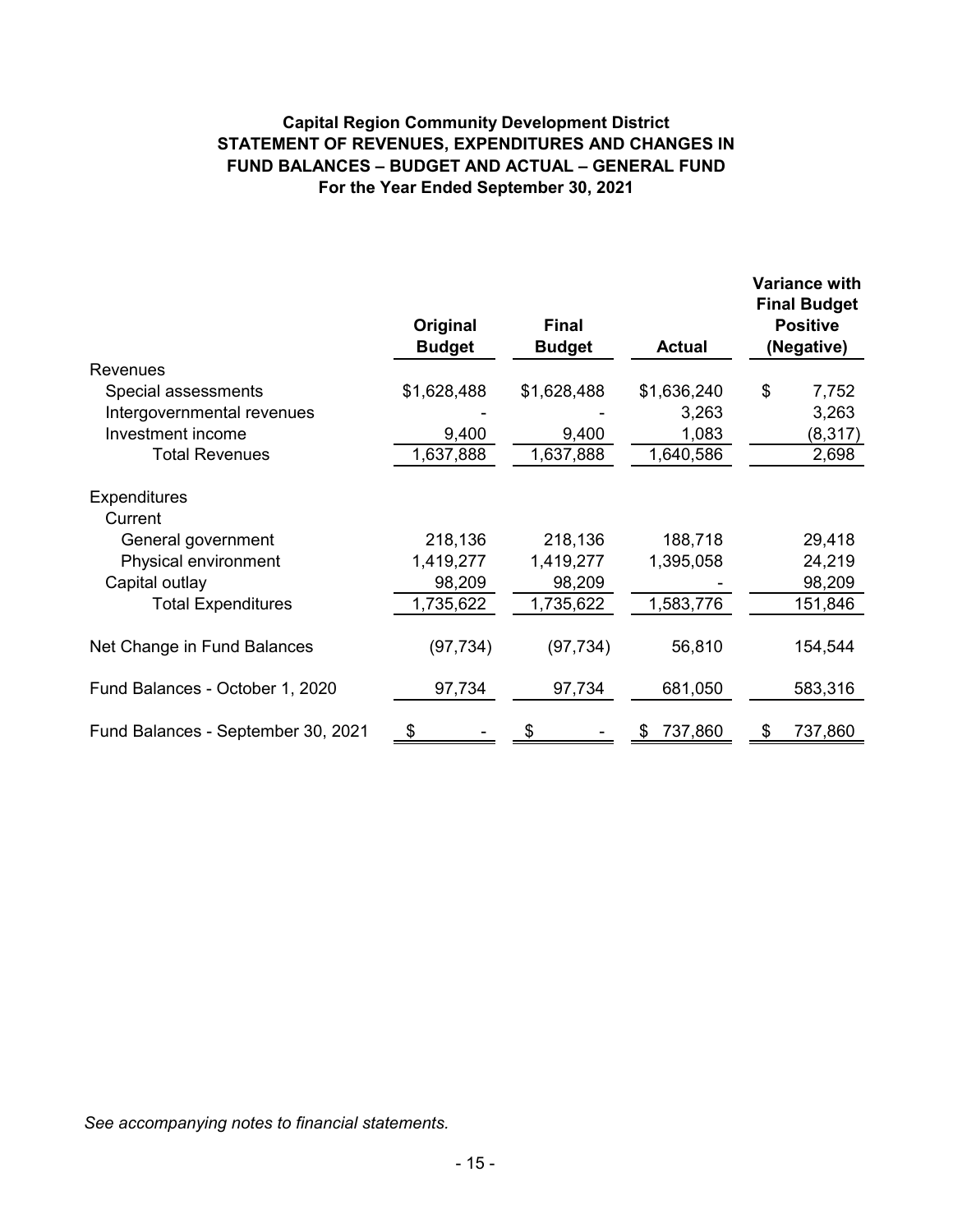# **NOTE A – SUMMARY OF SIGNIFICANT ACCOUNTING POLICIES**

The financial statements of the District have been prepared in conformity with generally accepted accounting principles (GAAP) as applied to governmental units. The Governmental Accounting Standards Board (GASB) is the accepted standard-setting body for establishing governmental accounting and financial reporting principles. The District's more significant accounting policies are described below.

# **1. Reporting Entity**

The District was established on February 28, 2000, pursuant to the Uniform Community Development District Act of 1980, Chapter 190, Florida Statutes, and by Rule 42CC-1, Florida Administrative Code, adopted by the Florida Land and Water Adjudicatory Commission as a Community Development District. The District was established for the purposes of financing and managing the acquisition, construction, maintenance and operation of the infrastructure necessary for community development within its jurisdiction. The District is authorized to issue bonds for the purpose, among others, of financing, funding, planning, establishing, acquiring, constructing district roads, landscaping, and other basic infrastructure projects within or outside the boundaries of the Capital Region Community Development District. The District is governed by a fivemember Board of Supervisors. The District operates within the criteria established by Chapter 190, Florida Statutes.

As required by GAAP, these financial statements present the Capital Region Community Development District (the primary government) as a stand-alone government. The reporting entity for the District includes all functions of government in which the District's Board exercises oversight responsibility including, but not limited to, financial interdependency, selection of governing authority, designation of management, significant ability to influence operations and accountability for fiscal matters.

Based upon the application of the above-mentioned criteria as set forth in Governmental Accounting Standards the District has identified no component units.

# **2. Measurement Focus and Basis of Accounting**

The basic financial statements of the District are composed of the following:

- Government-wide financial statements
- Fund financial statements
- Notes to financial statements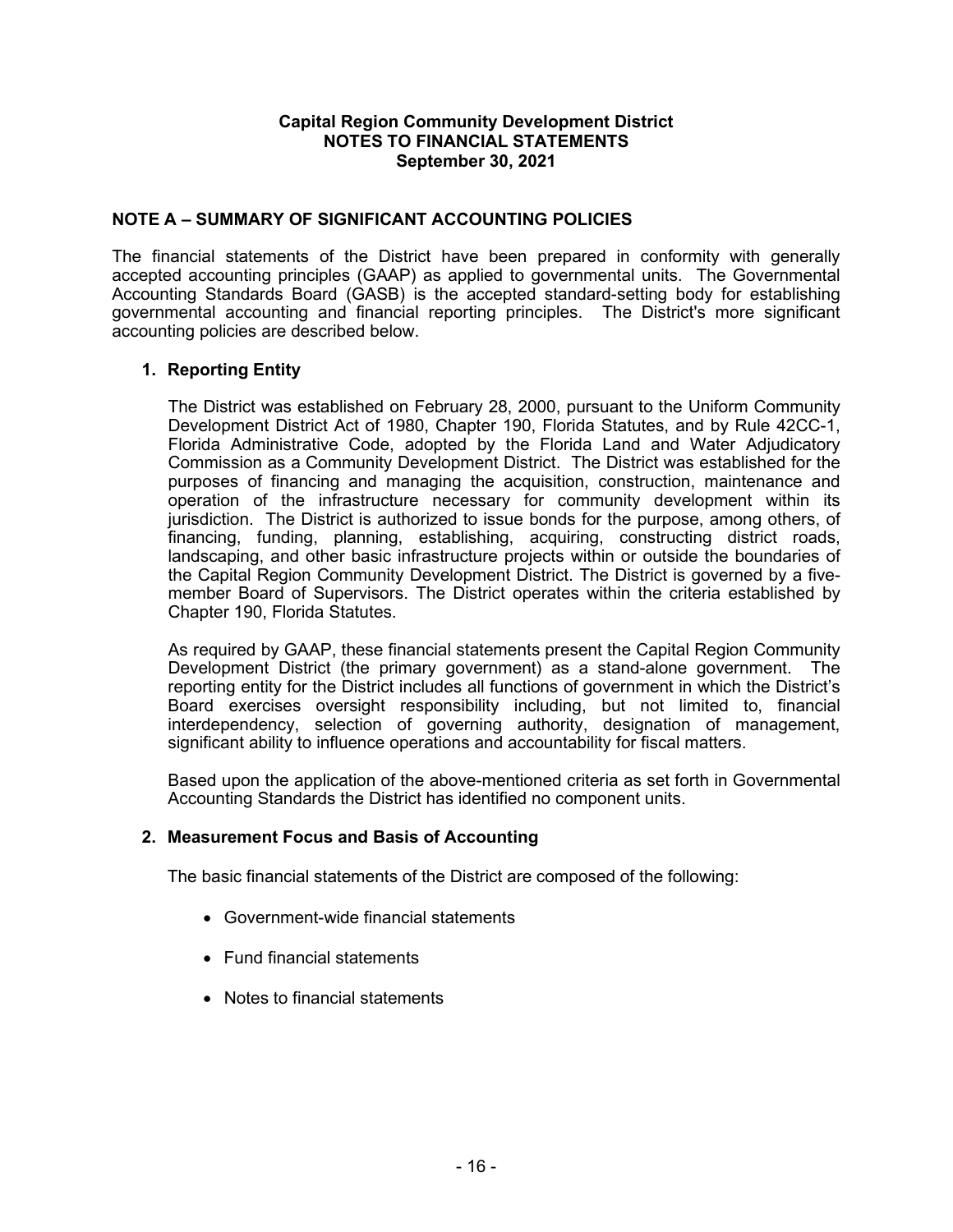# **NOTE A – SUMMARY OF SIGNIFICANT ACCOUNTING POLICIES (CONTINUED)**

## **2. Measurement Focus and Basis of Accounting (Continued)**

## **a. Government-wide Financial Statements**

The government-wide financial statements are reported using the economic resources measurement focus and the accrual basis of accounting. Governmentwide financial statements report all non-fiduciary information about the reporting government as a whole. These statements include all the governmental activities of the primary government. The effect of interfund activity has been removed from these statements.

Governmental activities are supported by special assessments. Program revenues are netted with program expenses in the statement of activities to present the net cost of each program.

Amounts paid to acquire capital assets are capitalized as assets, rather than reported as an expenditure. Proceeds of long-term debt are recorded as liabilities in the government-wide financial statements, rather than as an other financing source.

Amounts paid to reduce long-term indebtedness of the reporting government are reported as a reduction of the related liability, rather than as an expenditure.

# **b. Fund Financial Statements**

The underlying accounting system of the District is organized and operated on the basis of separate funds, each of which is considered to be a separate accounting entity. The operations of each fund are accounted for with a separate set of selfbalancing accounts that comprise its assets, liabilities, fund equity, revenues and expenditures or expenses, as appropriate. Governmental resources are allocated to and accounted for in individual funds based upon the purposes for which they are to be spent and the means by which spending activities are controlled.

Fund financial statements for the primary government's governmental funds are presented after the government-wide financial statements. These statements display information about major funds individually.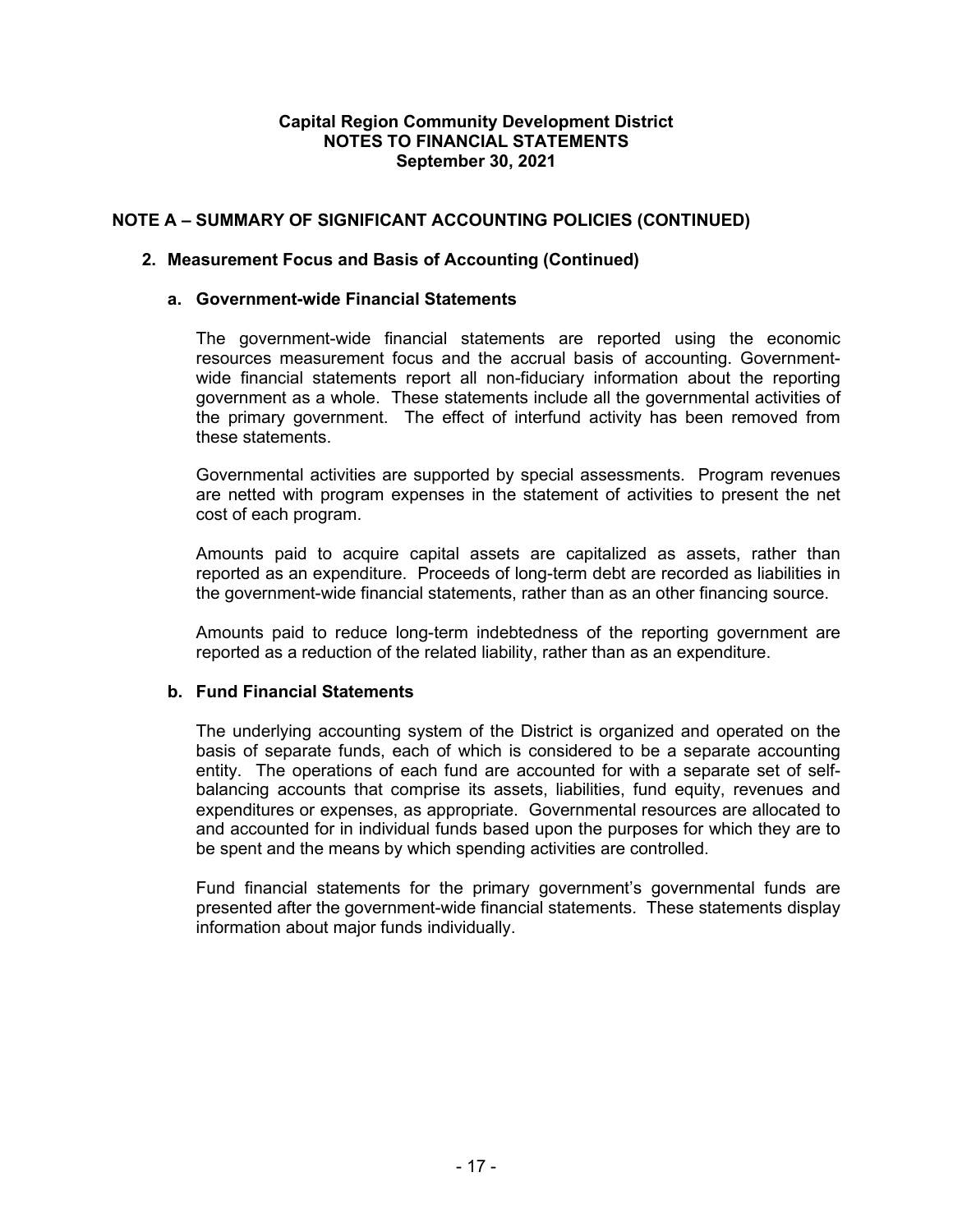# **NOTE A – SUMMARY OF SIGNIFICANT ACCOUNTING POLICIES (CONTINUED)**

# **2. Measurement Focus and Basis of Accounting (Continued)**

# **b. Fund Financial Statements (Continued)**

# **Governmental Funds**

The District reports fund balance according to Governmental Accounting Standards Board Statement 54 – Fund Balance Reporting and Governmental Fund Type Definitions. The Statement requires the fund balance for governmental funds to be reported in classifications that comprise a hierarchy based primarily on the extent to which the government is bound to honor constraints on the specific purposes for which amounts in those funds can be spent.

The District has various policies governing the fund balance classifications.

Nonspendable Fund Balance – This classification consists of amounts that cannot be spent because they are either not in spendable form or are legally or contractually required to be maintained intact.

Restricted Fund Balance *–* This classification includes amounts that can be spent only for specific purposes stipulated by constitution, external resource providers, or through enabling legislation.

Assigned Fund Balance – This classification consists of the Board of Supervisors' intent to be used for specific purposes, but are neither restricted nor committed. The assigned fund balances can also be assigned by the District's management company.

Unassigned Fund Balance – This classification is the residual classification for the government's general fund and includes all spendable amounts not contained in the other classifications. Unassigned fund balance is considered to be utilized first when an expenditure is incurred for purposes for which amounts in any of those unrestricted fund balance classifications could be used.

Fund Balance Spending Hierarchy – For all governmental funds except special revenue funds, when restricted, committed, assigned, and unassigned fund balances are combined in a fund, qualified expenditures are paid first from restricted or committed fund balance, as appropriate, then assigned and finally unassigned fund balances.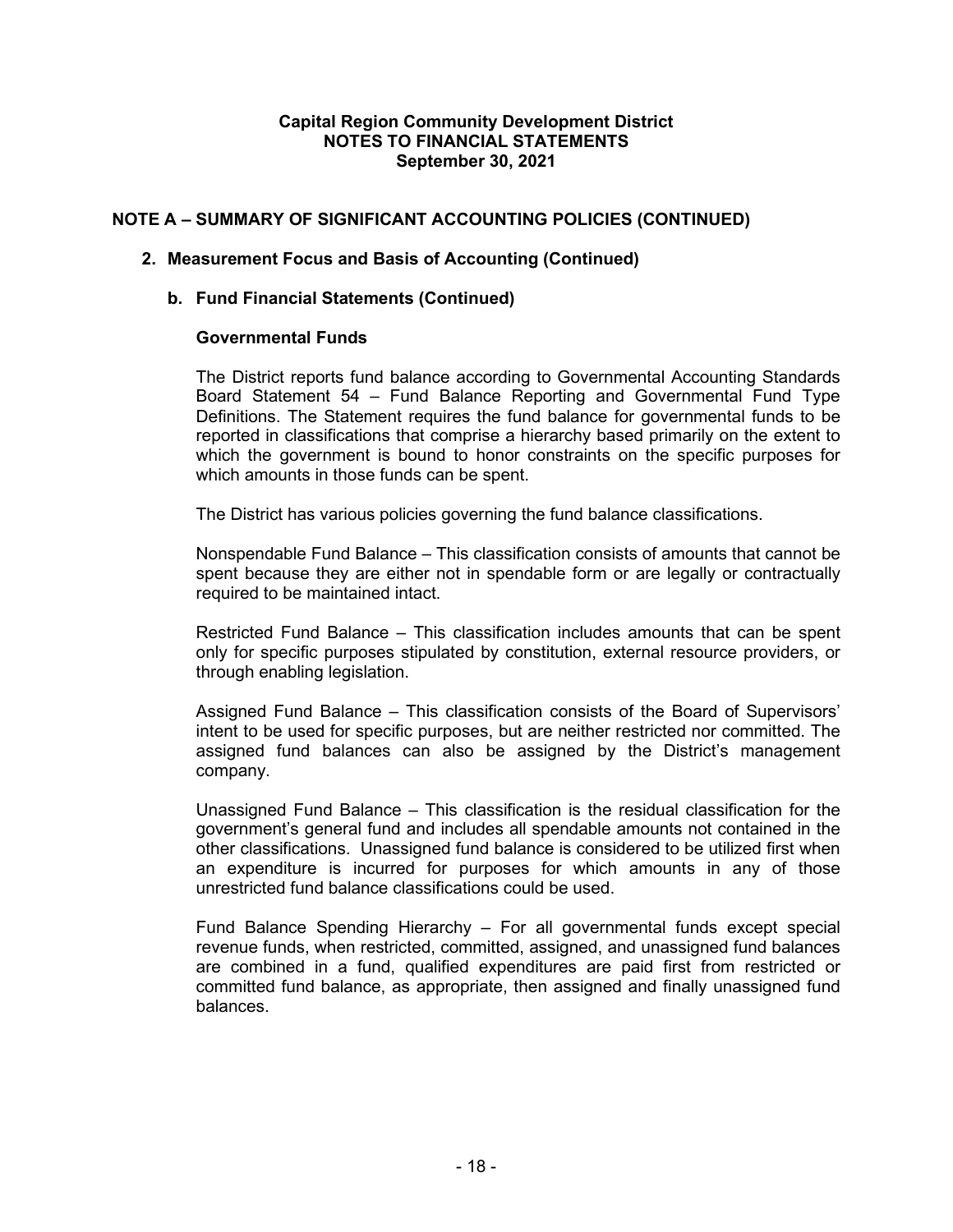# **NOTE A – SUMMARY OF SIGNIFICANT ACCOUNTING POLICIES (CONTINUED)**

## **2. Measurement Focus and Basis of Accounting (Continued)**

### **b. Fund Financial Statements (Continued)**

## **Governmental Funds (Continued)**

Governmental fund financial statements are reported using the current financial resources measurement focus and the modified accrual basis of accounting. Revenues are considered to be available when they are collected within the current period or soon thereafter to pay liabilities of the current period. For this purpose, the District considers revenues to be available if they are collected within 60 days of the end of the current fiscal period.

Expenditures generally are recorded when a liability is incurred, as under accrual accounting.

Under the current financial resources measurement focus, only current assets and current liabilities are generally included on the balance sheet. The reported fund balance is considered to be a measure of "available spendable resources".

Governmental fund operating statements present increases (revenues and other financing sources) and decreases (expenditures and other financing uses) in net current assets. Accordingly, they are said to present a summary of sources and uses of "available spendable resources" during a period.

Because of their spending measurement focus, expenditure recognition for governmental fund types excludes amounts represented by non-current liabilities. Since they do not affect net current assets, such long-term amounts are not recognized as governmental fund type expenditures or fund liabilities.

Amounts expended to acquire capital assets are recorded as expenditures in the year that resources are expended, rather than as fund assets. The proceeds of longterm debt are recorded as an other financing source rather than as a fund liability.

Debt service expenditures are recorded only when payment is due.

# **3. Basis of Presentation**

#### **a. Governmental Major Funds**

General Fund – The General Fund is the District's primary operating fund. It accounts for all financial resources of the general government, except those required to be accounted for in another fund.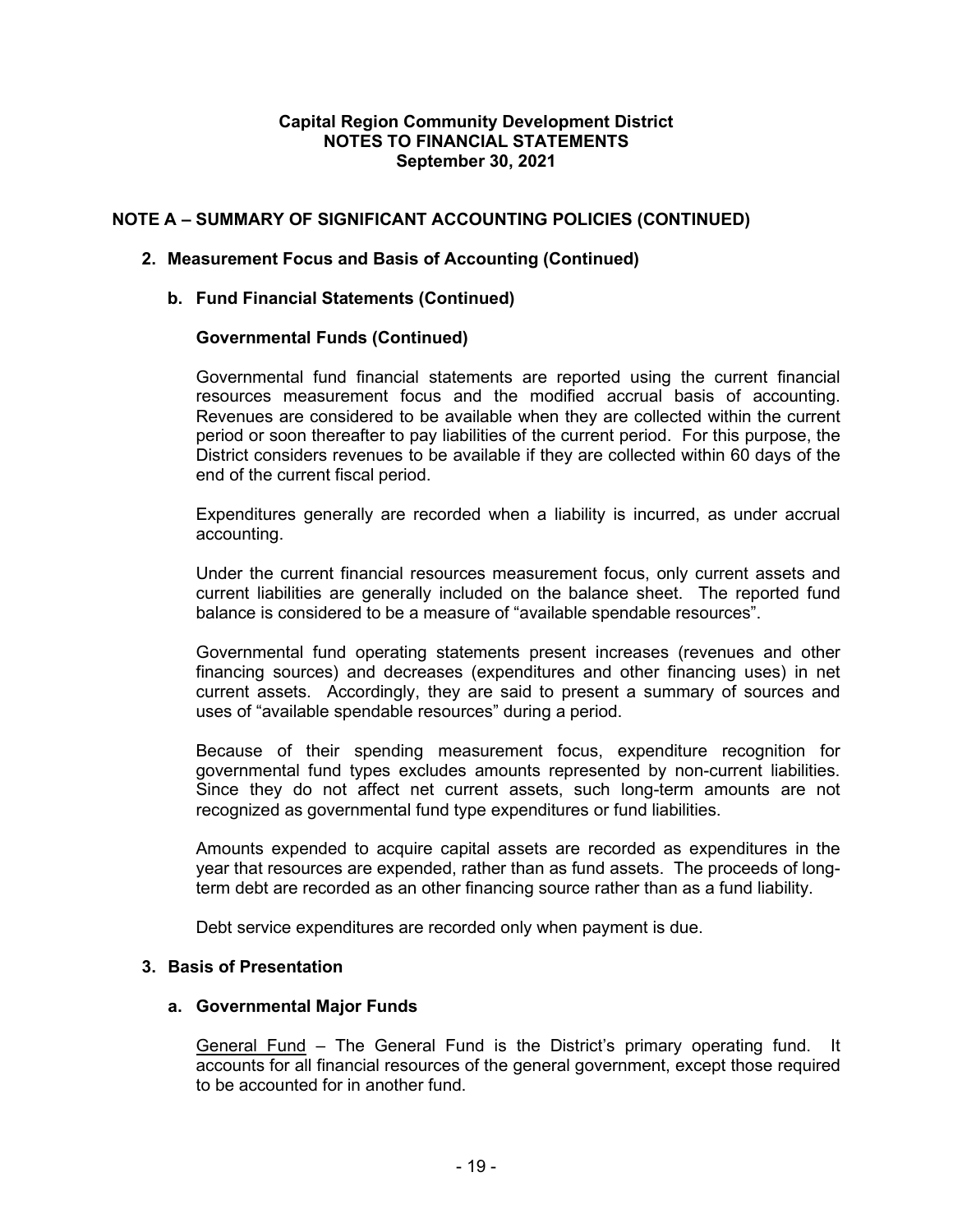# **NOTE A – SUMMARY OF SIGNIFICANT ACCOUNTING POLICIES (CONTINUED)**

# **3. Basis of Presentation (Continued)**

## **a. Governmental Major Funds (Continued)**

Debt Service Fund – The Debt Service Fund accounts for debt service requirements to retire the Special Assessment Revenue Bonds issued to finance a portion of the cost of acquisition, construction, installation, and equipping District projects.

Capital Projects Fund – The Capital Projects Fund accounts for acquisition and construction of infrastructure improvements located within the boundaries of the District.

## **b. Non-current Governmental Assets/Liabilities**

GASB Statement 34 requires that non-current governmental assets, such as construction in progress, and non-current governmental liabilities, such as general obligation bonds be reported in the governmental activities column in the government-wide Statement of Net Position.

# **4. Assets, Liabilities, Deferred Outflows of Resources, and Net Position or Equity**

#### **a. Cash and Investments**

Florida Statutes require state and local governmental units to deposit monies with financial institutions classified as "Qualified Public Depositories," a multiple financial institution pool whereby groups of securities pledged by the various financial institutions provide common collateral from their deposits of public funds. This pool is provided as additional insurance to the federal depository insurance and allows for additional assessments against the member institutions, providing full insurance for public deposits.

The District is authorized to invest in those financial instruments as established by Section 218.415, Florida Statutes. The authorized investments consist of:

- 1. Direct obligations of the United States Treasury;
- 2. The Local Government Surplus Funds Trust or any intergovernmental investment pool authorized pursuant to the Florida Interlocal Cooperative Act of 1969;
- 3. Interest-bearing time deposits or savings accounts in authorized qualified public depositories;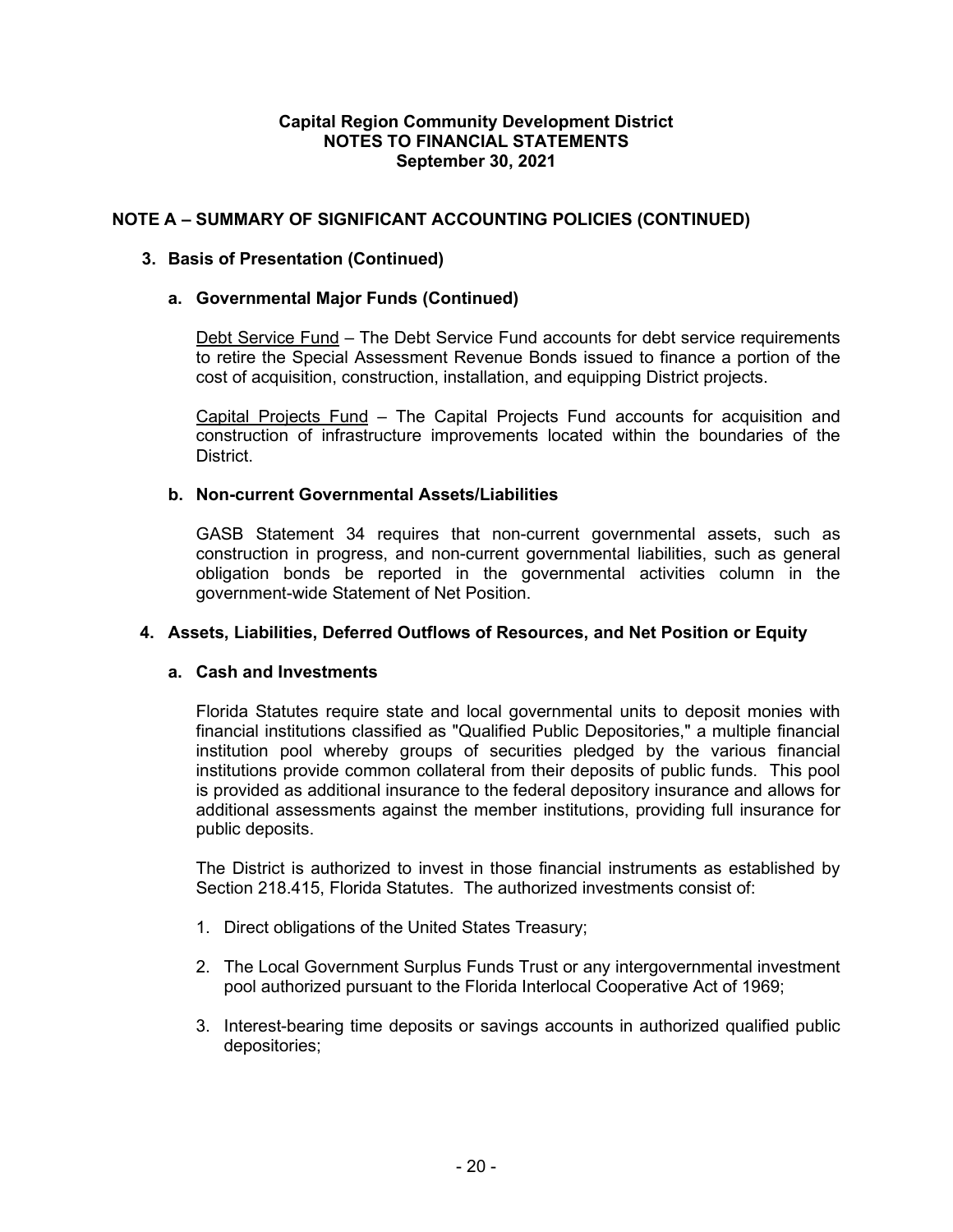# **NOTE A – SUMMARY OF SIGNIFICANT ACCOUNTING POLICIES (CONTINUED)**

# **4. Assets, Liabilities, Deferred Outflows of Resources, and Net Position or Equity (Continued)**

# **a. Cash and Investments (Continued)**

4. Securities and Exchange Commission, registered money market funds with the highest credit quality rating from a nationally recognized rating agency.

Cash and investments include time deposits, certificates of deposit, money market funds, and all highly liquid debt instruments with original maturities of three months or less.

## **b. Capital Assets**

Capital assets, which includes buildings and improvements and infrastructure, is reported in the applicable governmental activities column.

The District defines capital assets as assets with an initial, individual cost of \$5,000 or more and an estimated useful life in excess of two years. The valuation basis for all assets is historical cost. Donated capital assets are recorded at estimated fair market value at the date of donation.

The costs of normal maintenance and repairs that do not add to the value of the asset or materially extend its useful life are not capitalized.

Major outlays for capital assets and improvements are capitalized as projects are constructed.

Capital assets of the District are depreciated using the straight-line method over the following useful lives:

| Buildings and improvements | 30 years    |
|----------------------------|-------------|
| Infrastructure             | 30-50 years |

# **c. Deferred Outflows of Resources**

Deferred outflows of resources represent a consumption of net position/fund balance that applies to a future period(s) and so will not be recognized as an outflow of resources (expense/expenditure) until then. The District only has one item that qualifies for reporting in this category. It is the deferred amount on refunding reported on the Statement of Net Position. A deferred amount on refunding results from the difference in the carrying value of refunded debt and its reacquisition price. This amount is deferred and amortized over the shorter of the life of the refunded or refunding debt.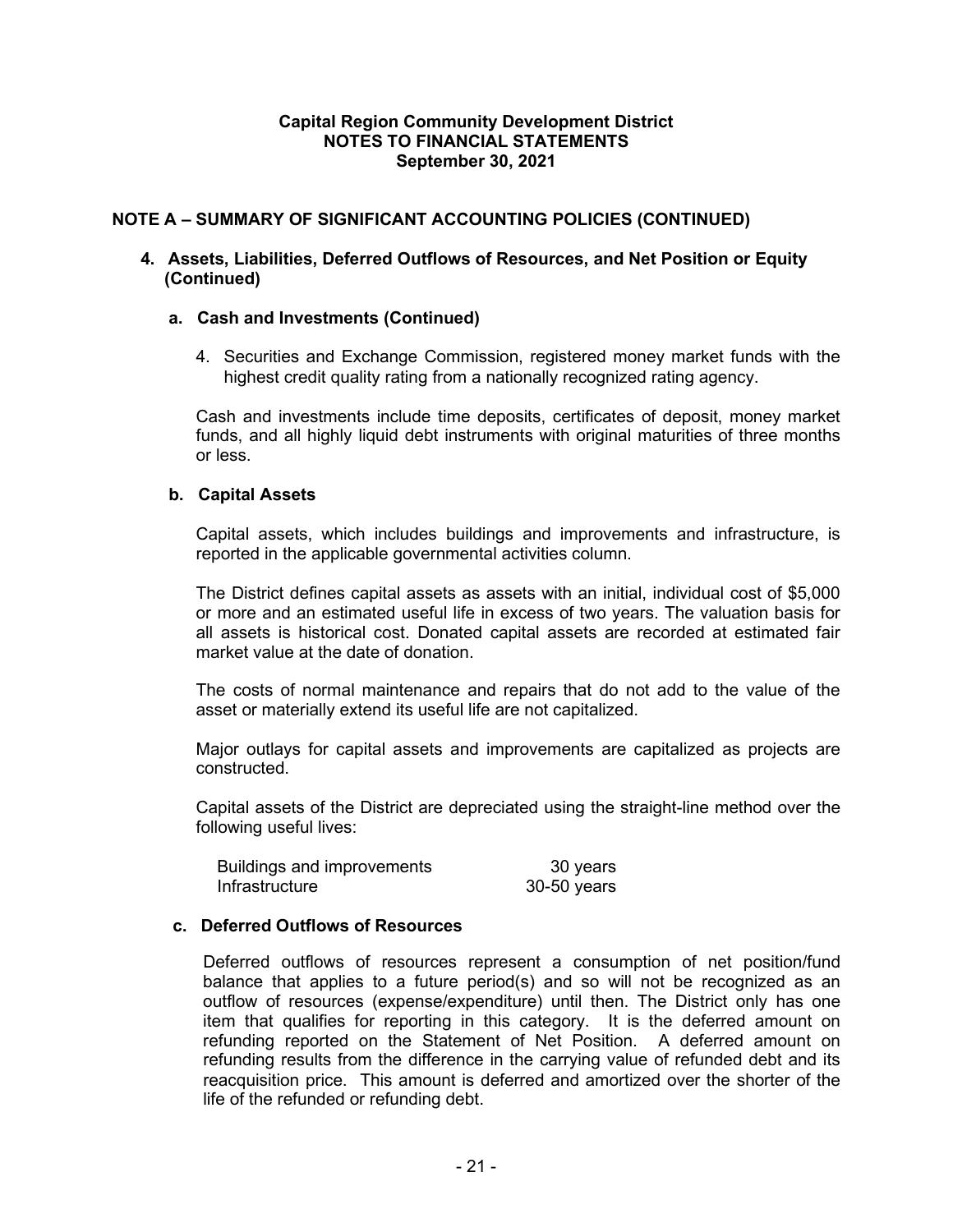# **NOTE A – SUMMARY OF SIGNIFICANT ACCOUNTING POLICIES (CONTINUED)**

# **4. Assets, Liabilities, Deferred Outflows of Resources, and Net Position or Equity (Continued)**

# **d. Unamortized Bond Discounts/Premiums**

Bond discounts and bond premiums are presented on the government-wide financial statements. The costs are amortized over the life of the bonds using the straight-line method. For financial reporting, the unamortized discounts are netted against the applicable long-term debt.

## **e. Budgets**

Budgets are prepared and adopted after public hearings for the governmental funds, pursuant to Chapter 190, Florida Statutes. The District utilizes the same basis of accounting for budgets as it does for revenues and expenditures in its various funds. The legal level of budgetary control is at the fund level. All budgeted appropriations lapse at year end. Formal budgets are adopted for the general and debt service funds. As a result, deficits in the budget columns of the accompanying financial statements may occur.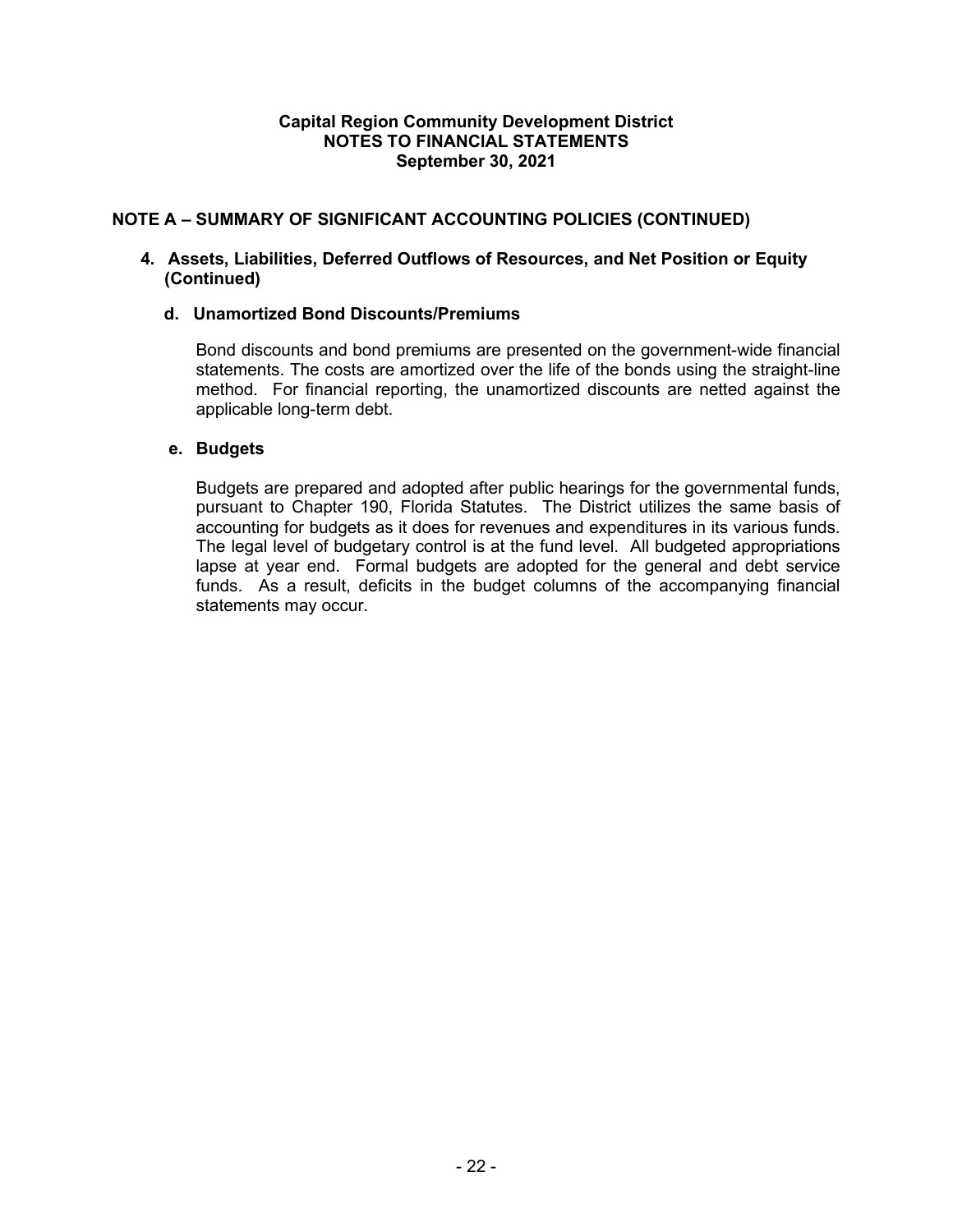## **NOTE B – RECONCILIATION OF GOVERNMENT-WIDE AND FUND FINANCIAL STATEMENTS**

### **1. Explanation of Differences Between the Governmental Fund Balance Sheet and the Government-wide Statement of Net Position**

"Total fund balances" of the District's governmental funds, \$2,788,228, differs from "net position" of governmental activities, \$(10,259,119), reported in the Statement of Net Position. This difference primarily results from the long-term economic focus of the Statement of Net Position versus the current financial resources focus of the governmental fund balance sheet. The effect of the differences is illustrated below:

#### **Capital related items**

When capital assets (infrastructure that is to be used in governmental activities) are purchased or constructed, the cost of those assets is reported as expenditures in governmental funds. However, the Statement of Net Position included those capital assets among the assets of the District as a whole.

| Buildings and improvements | 2,312,098    |
|----------------------------|--------------|
| Infrastructure             | 20,072,483   |
| Accumulated depreciation   | (7,755,723)  |
| Total                      | \$14,628,858 |

#### **Deferred outflow of resources**

Deferred outflow of resources applicable to the District's governmental activities are not current financial resources and therefore, are not reported as fund deferred outflow of resources:

Deferred amount on refunding metal with the state of the state of the state of the state of the state of the state of the state of the state of the state of the state of the state of the state of the state of the state of

#### **Long-term debt transactions**

Long-term liabilities applicable to the District's governmental activities are not due and payable in the current period and accordingly are not reported as fund liabilities. All liabilities (both current and long-term) are reported in the Statement of Net Position. Balances at September 30, 2021 were:

Bonds payable, net  $$ (27,271,774)$ 

#### **Accrued interest**

Accrued liabilities in the statement of net position differ from the amount reported in governmental funds due to accrued interest on bonds.

Accrued interest on bonds payable  $\frac{1}{2}$   $\frac{1}{2}$   $\frac{5}{2}$  (557,458)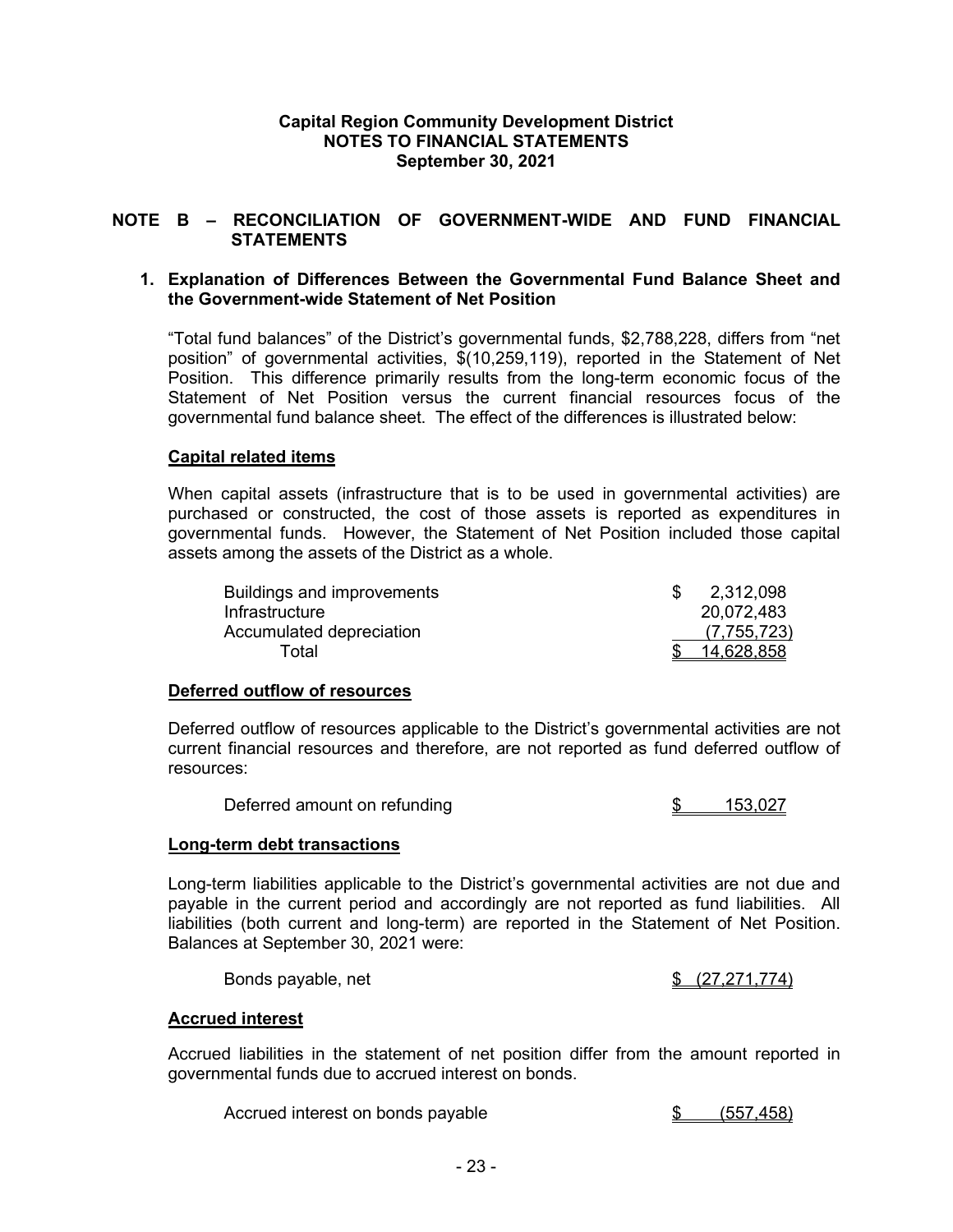# **NOTE B – RECONCILIATION OF GOVERNMENT-WIDE AND FUND FINANCIAL STATEMENTS (CONTINUED)**

# **2. Explanation of Differences Between the Governmental Fund Operating Statements and the Statement of Activities**

The "net change in fund balances" for government funds, \$(246,726), differs from the "change in net position" for governmental activities, \$831,120, reported in the Statement of Activities. The differences arise primarily from the long-term economic focus of the Statement of Activities versus the current financial resources focus of the governmental funds. The effect of the differences is illustrated below:

# **Capital related items**

When capital assets that are to be used in governmental activities are purchased or constructed, the resources expended for those assets are reported as expenditures in governmental funds. However, in the Statement of Activities, the costs of those assets is allocated over their estimated useful lives and reported as depreciation expense. As a result, fund balances decrease by the amount of financial resources expended, whereas net position increases by the amount of capital outlay for the year.

| Capital outlay | 34,362     |
|----------------|------------|
| Depreciation   | (528, 223) |
| Total          | (493, 861) |

#### **Long-term debt transactions**

Repayments of bond principal are reported as an expenditure in the governmental funds and, thus, have the effect of reducing fund balance because current financial resources have been used. Also, interest is recognized when due at the fund level, but is accrued at the government-wide level.

| Issuance of long-term debt         | (2,800,000) |
|------------------------------------|-------------|
| Payments of long-term debt         | 4.220.000   |
| Accrued interest                   | 50.142      |
| Bond premium/discount amortization |             |

#### **Deferred outflow of resources**

The deferred outflow of resources for refunding of debt is recognized as a component of interest expense at the government-wide level. This is the amount of current year interest.

| Deferred amount on refunding              | <u> 108,949</u> |
|-------------------------------------------|-----------------|
| Deferred amount on refunding amortization | (6,653)         |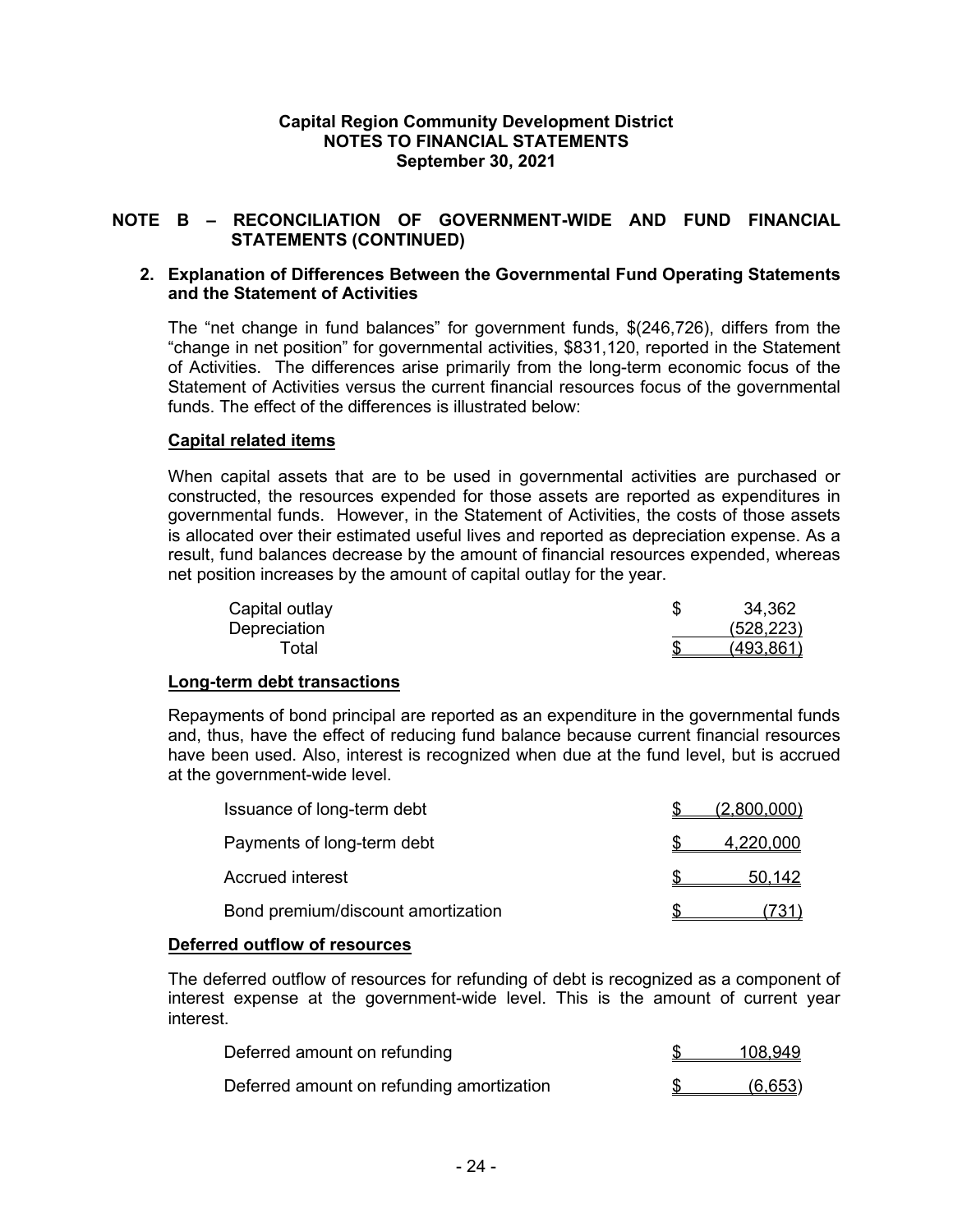# **NOTE C – CASH AND INVESTMENTS**

All deposits are held in qualified public depositories and are included on the accompanying balance sheet as cash.

#### Custodial Credit Risk – Deposits

Custodial credit risk is the risk that in the event of a bank failure, the District's deposits may not be returned to it. The District does not have a formal deposit policy for custodial credit risk, however, they follow the provisions of Chapter 280, Florida Statutes regarding deposits and investments. As of September 30, 2021, the District's bank balance was \$235,803 and the carrying value was \$232,415. Exposure to custodial credit risk was as follows. The District maintains all deposits in a qualified public depository in accordance with the provisions of Chapter 280, Florida Statutes, which means that all deposits are fully insured by Federal Depositors Insurance or collateralized under Chapter 280, Florida Statutes.

#### Investments

As of September 30, 2021, the District had the following investments and maturities:

| <b>Investment</b>                         | <b>Maturities</b> | <b>Fair Value</b> |
|-------------------------------------------|-------------------|-------------------|
| <b>Florida PRIME</b>                      | 49 days*          | 641,993           |
| First American Government Obligation Fund | 14 days $*$       | 1,904,718         |
| Total Investments                         |                   | \$2,546,711       |

#### \*Weighted Average Maturity

The District categorizes its fair value measurements within the fair value hierarchy recently established by generally accepted accounting principles. The fair value is the price that would be received to sell an asset, or paid to transfer a liability, in an orderly transaction between market participants at the measurement date. The hierarchy is based on the valuation inputs used to measure the fair value of the asset. The District uses a market approach in measuring fair value that uses prices and other relevant information generated by market transactions involving identical or similar assets, liabilities, or groups of assets and liabilities.

Assets or liabilities are classified into one of three levels. Level 1 is the most reliable and is based on quoted price for identical assets, or liabilities, in an active market. Level 2 uses significant other observable inputs when obtaining quoted prices for identical or similar assets, or liabilities, in markets that are not active. Level 3 is the least reliable and uses significant unobservable inputs that uses the best information available under the circumstances, which includes the District's own data in measuring unobservable inputs.

Based on the criteria in the preceding paragraph, the investments in First American Government Obligation Funds are Level 1 assets.

The District's investment policy allows management to invest funds in investments permitted under Section 218.415, Florida Statutes. Among other investments, the policy allows the District to invest in Florida PRIME.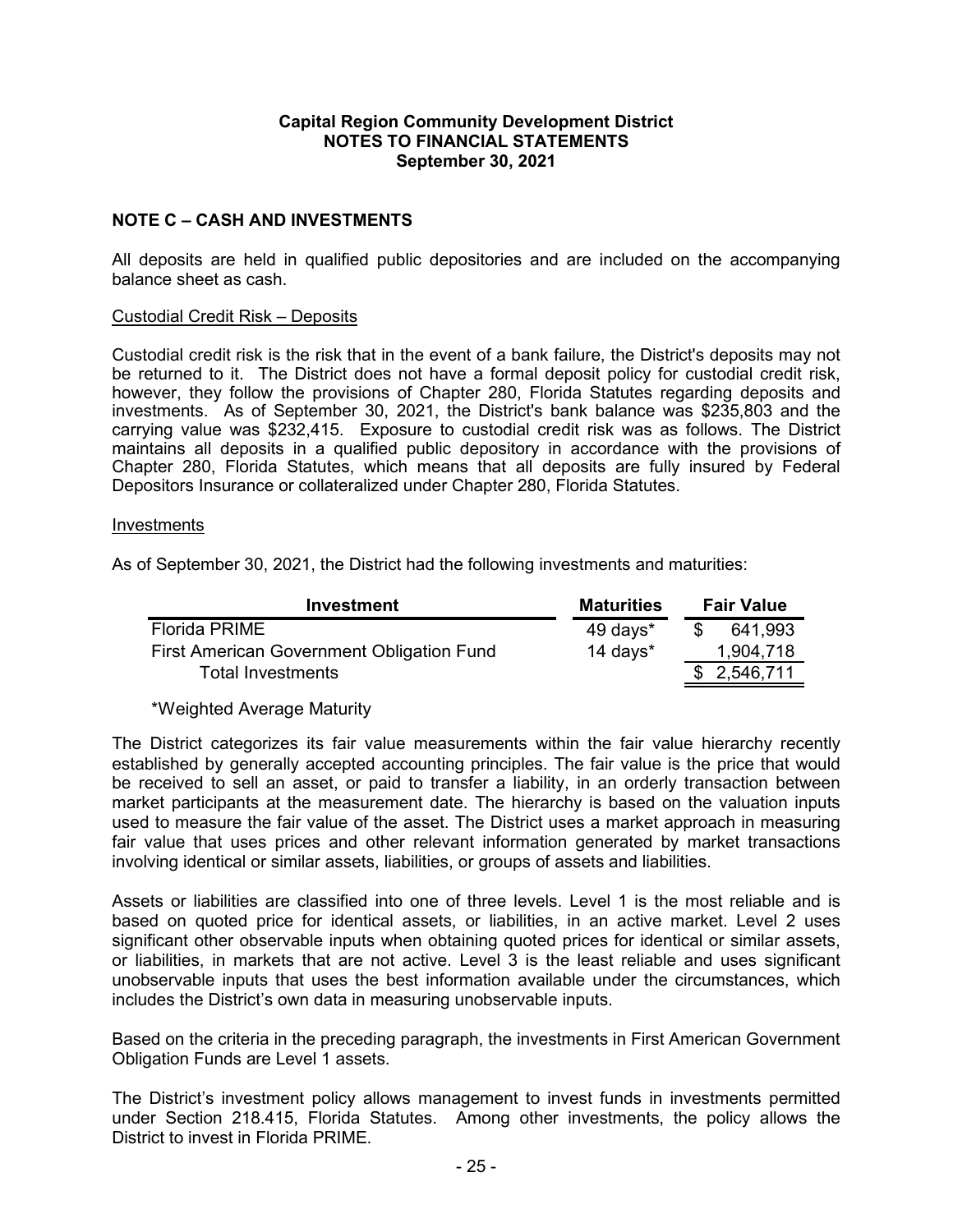## **NOTE C – CASH AND INVESTMENTS (CONTINUED)**

The District's investment policy allows management to invest funds in investments permitted under Section 218.415, Florida Statutes. The investment in Florida PRIME is measured at amortized cost. Florida PRIME has established policies and guidelines regarding participant transactions and the authority to limit or restrict withdrawals or impose a penalty for an early withdrawal. As of September 30, 2021, there were no redemption fees, maximum transaction amounts, or any other requirement that would limit daily access to 100 percent of the account value.

#### Interest Rate Risk

The District does not have a formal investment policy that limits investment maturities as a means of managing its exposure to fair value losses arising from increasing interest rates.

#### Credit Risk

The District's investments are limited by state statutory requirements and bond compliance. The District has no investment policy that would further limit its investment choices. Florida PRIME is an authorized investment under Section 218.415, Florida Statutes. The District's investments in the state investment pool and government loans are limited by state statutory requirements and bond compliance. As of September 30, 2021, the District's investments in Florida PRIME and First American Government Obligation Funds were rated AAAm by Standards & Poor's.

#### Concentration of Credit Risk

The District places no limit on the amount it may invest in any one fund. The investments in Florida PRIME are 25% of the District's total investments. The investments in First American Government Obligation Funds are 75% of the District's total investments.

The types of deposits and investments and their level of risk exposure as of September 30, 2021 were typical.

#### **NOTE D – CAPITAL ASSETS**

Capital Asset activity for the year ended September 30, 2021 was as follows:

|                                               |   | <b>Balance</b><br>October 1,<br>2020 | Additions  |    | <b>Deletions</b> |   | <b>Balance</b><br>September 30,<br>2021 |
|-----------------------------------------------|---|--------------------------------------|------------|----|------------------|---|-----------------------------------------|
| <b>Governmental Activities:</b>               |   |                                      |            |    |                  |   |                                         |
| Capital assets, being depreciated:            |   |                                      |            |    |                  |   |                                         |
| Buildings and improvements                    | S | 2,312,098                            | \$<br>۰    | S  | ۰                | S | 2,312,098                               |
| Infrastructure                                |   | 20,038,121                           | 34,362     |    |                  |   | 20,072,483                              |
| Accumulated depreciation                      |   | (7, 227, 500)                        | (528, 223) |    |                  |   | (7, 755, 723)                           |
| <b>Total Capital Assets Being Depreciated</b> |   | 15,122,719                           | (493, 861) | \$ |                  |   | 14,628,858                              |

Depreciation of \$528,223 was charged to physical environment.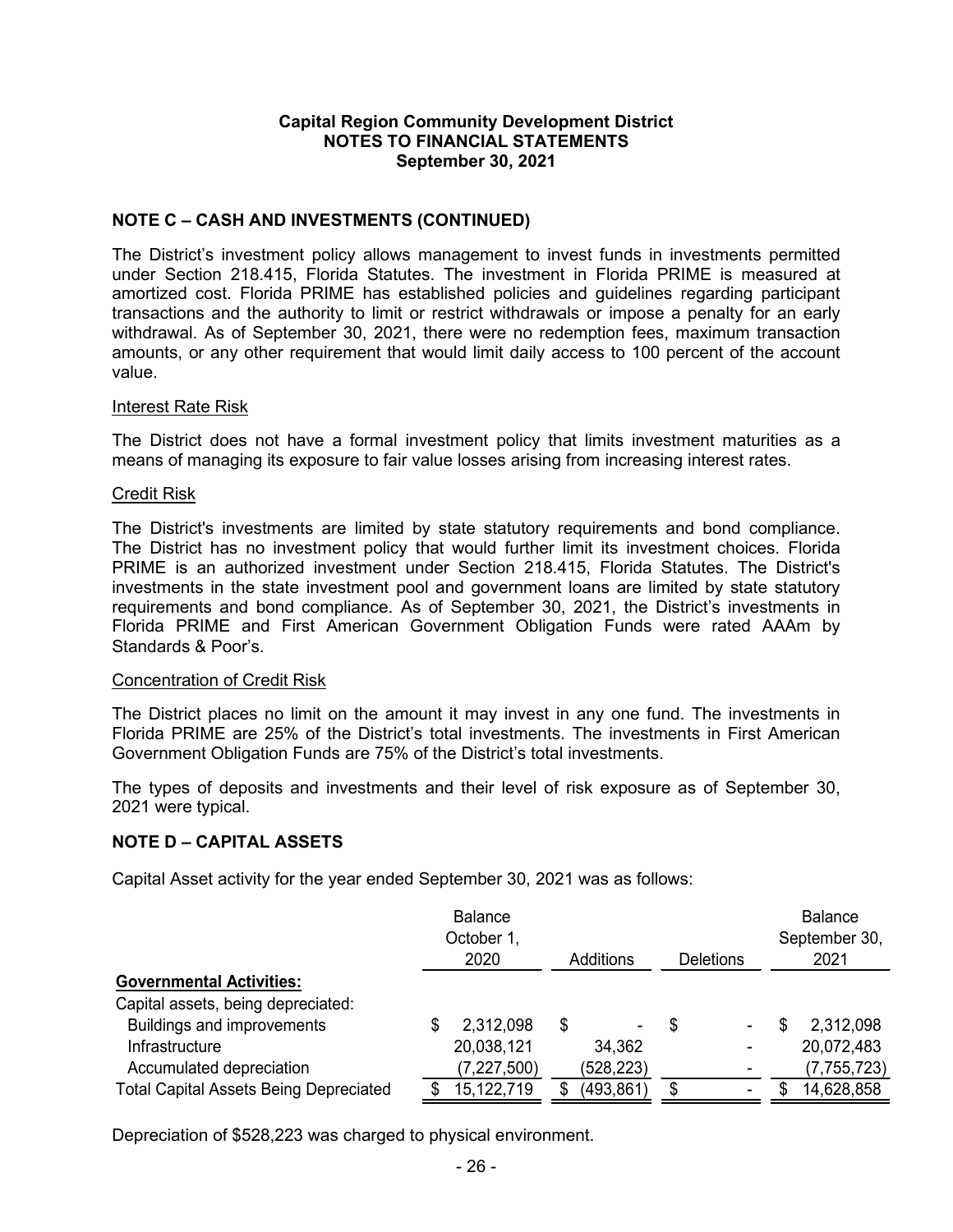## **NOTE E – LONG-TERM DEBT**

The following is a summary of activity for long-term debt of the District for the year ended September 30, 2021:

| Long-term debt at October 1, 2020                   |     | 28,700,000               |
|-----------------------------------------------------|-----|--------------------------|
| Issuance of long-term debt<br>Principal payments    |     | 2,800,000<br>(4,220,000) |
| Long-term debt at September 30, 2021                | \$. | 27,280,000               |
| Plus: bond premium, net<br>Less: bond discount, net |     | 3,302<br>(11,528)        |
| Bonds Payable, Net at September 30, 2021            |     |                          |

Long-term debt for Governmental Activities is comprised of the following:

## **Capital Improvement Revenue Refunding Bonds**

| \$16,935,000 Series 2018A-1 Capital Improvement Revenue<br>Refunding Bonds are due in annual principal installments<br>beginning May 2019 maturing May 2039. Interest at various<br>rates between 4.125% and 5.125% is due May and November<br>beginning May 2018. Current portion is \$550,000.   | \$<br>15,350,000 |
|----------------------------------------------------------------------------------------------------------------------------------------------------------------------------------------------------------------------------------------------------------------------------------------------------|------------------|
| \$2,675,000 Series 2018A-2 Capital Improvement Revenue<br>Refunding Bonds are due in annual principal installments<br>beginning May 2019 maturing May 2031. Interest at various<br>rates between 3.875% and 4.6% is due May and November<br>beginning November 2018. Current portion is \$175,000. | 2,155,000        |
| \$2,800,000 Series 2021 Capital Improvement Revenue<br>Refunding Bonds are due in annual principal installments<br>beginning May 2022 maturing May 2031. Interest at a rate of<br>2.8% is due May and November beginning November 2021.<br>Current portion is \$250,000.                           | 2,800,000        |
| \$9,855,000 Series 2013 Capital Improvement Revenue<br>Refunding Bonds are due in annual principal installments<br>beginning May 2015 maturing May 2032. Interest at various<br>rates between 2.25% and 6% is due May and November                                                                 |                  |
| beginning May 2014. Current portion is \$480,000.                                                                                                                                                                                                                                                  | 6,975,000        |
| Bond Payable at September 30, 2021                                                                                                                                                                                                                                                                 | 27,280,000       |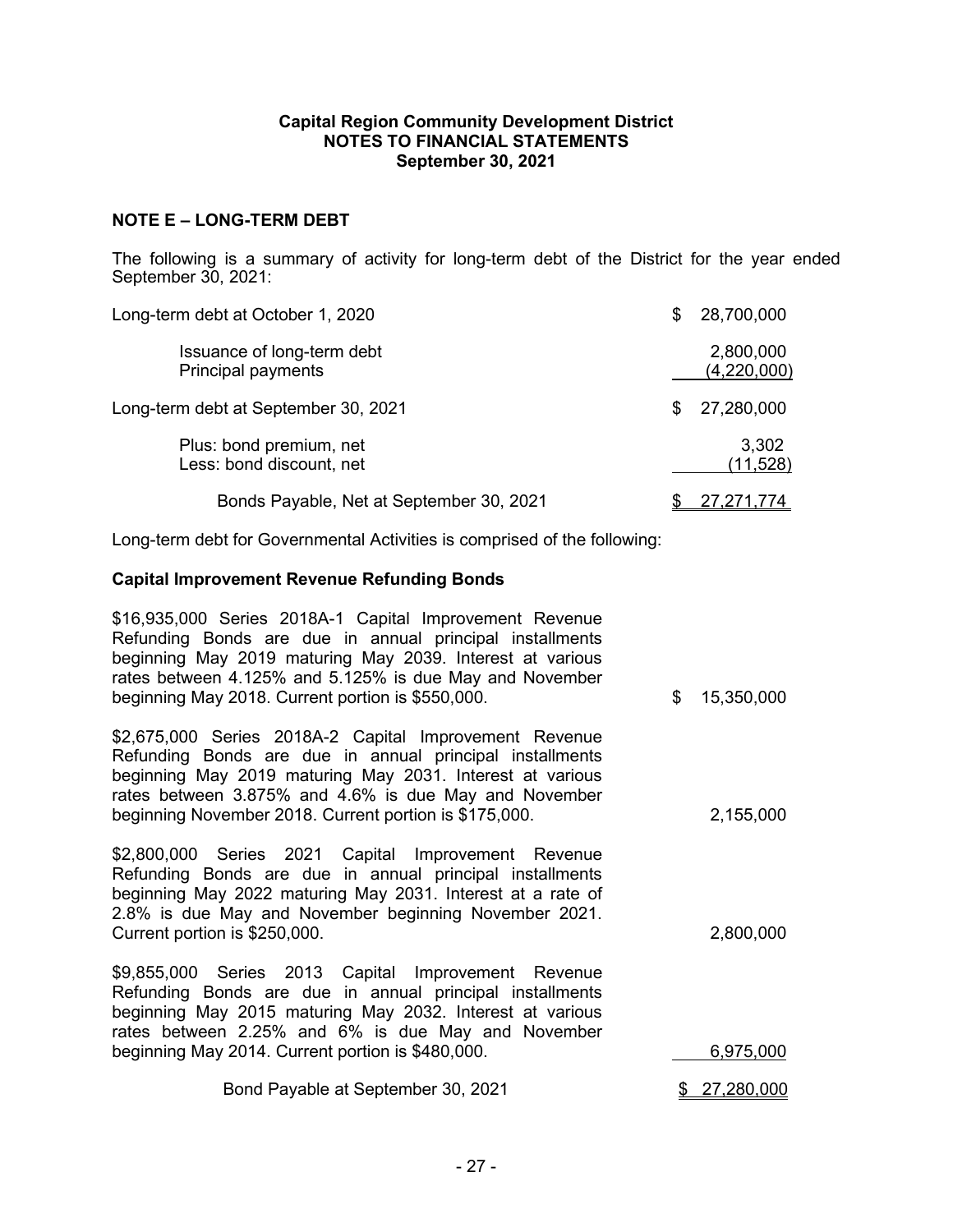# **NOTE E – LONG-TERM DEBT (CONTINUED)**

The annual requirements to amortize the principal and interest of bonded debt outstanding as of September 30, 2021 are as follows:

| <b>Year Ending</b> |                 |                |                 |
|--------------------|-----------------|----------------|-----------------|
| September 30,      | Principal       | Interest       | Total           |
|                    |                 |                |                 |
| 2022               | 1,455,000<br>\$ | 1,325,376<br>S | 2,780,376<br>\$ |
| 2023               | 1,510,000       | 1,258,153      | 2,768,153       |
| 2024               | 1,580,000       | 1,196,834      | 2,776,834       |
| 2025               | 1,650,000       | 1,127,079      | 2,777,079       |
| 2026               | 1,730,000       | 1,053,116      | 2,783,116       |
| 2027-2031          | 10,000,000      | 3,956,169      | 13,956,169      |
| 2032-2036          | 5,740,000       | 1,756,681      | 7,496,681       |
| 2037-2039          | 3,615,000       | 376,686        | 3,991,686       |
| Totals             | \$27,280,000    | \$12,050,094   | \$39,330,094    |

## Summary of Significant Bond Resolution Terms and Covenants

# **Capital Improvement Revenue Refunding Bonds**

#### Significant Bond Provisions

The Series 2018A-1 and Series 2018A-2 Bonds are subject to redemption at the option of the District prior to their maturity, in whole or in part, at any time after May 1, 2028 at a redemption price equal to the principal amount of the Series 2018A-1 Bonds or Series 2018A-2 Bonds to be redeemed, together with accrued interest to the date of redemption. The Series 2018A-1 and Series 2018A-2 are subject to extraordinary mandatory redemption prior to maturity in the manner determined by the Bond Registrar if certain events occurred as outlined in the Trust Indenture.

The Series 2021 Bonds are subject to redemption at the option of the District prior to their maturity, in whole or in part, at a redemption price set forth in the Trust Indenture. The Series 2021 are subject to extraordinary mandatory redemption prior to maturity in the manner determined by the Bond Registrar if certain events occurred as outlined in the Trust Indenture.

The Series 2013 Bonds are subject to redemption at the option of the District prior to their maturity, in whole or in part, at any time after May 1, 2024 at a redemption price equal to the principal amount of the Series 2013 Bonds to be redeemed, together with accrued interest to the date of redemption. The Series 2013 Bonds are subject to extraordinary mandatory redemption prior to maturity in the manner determined by the Bond Registrar if certain events occurred as outlined in the Trust Indenture.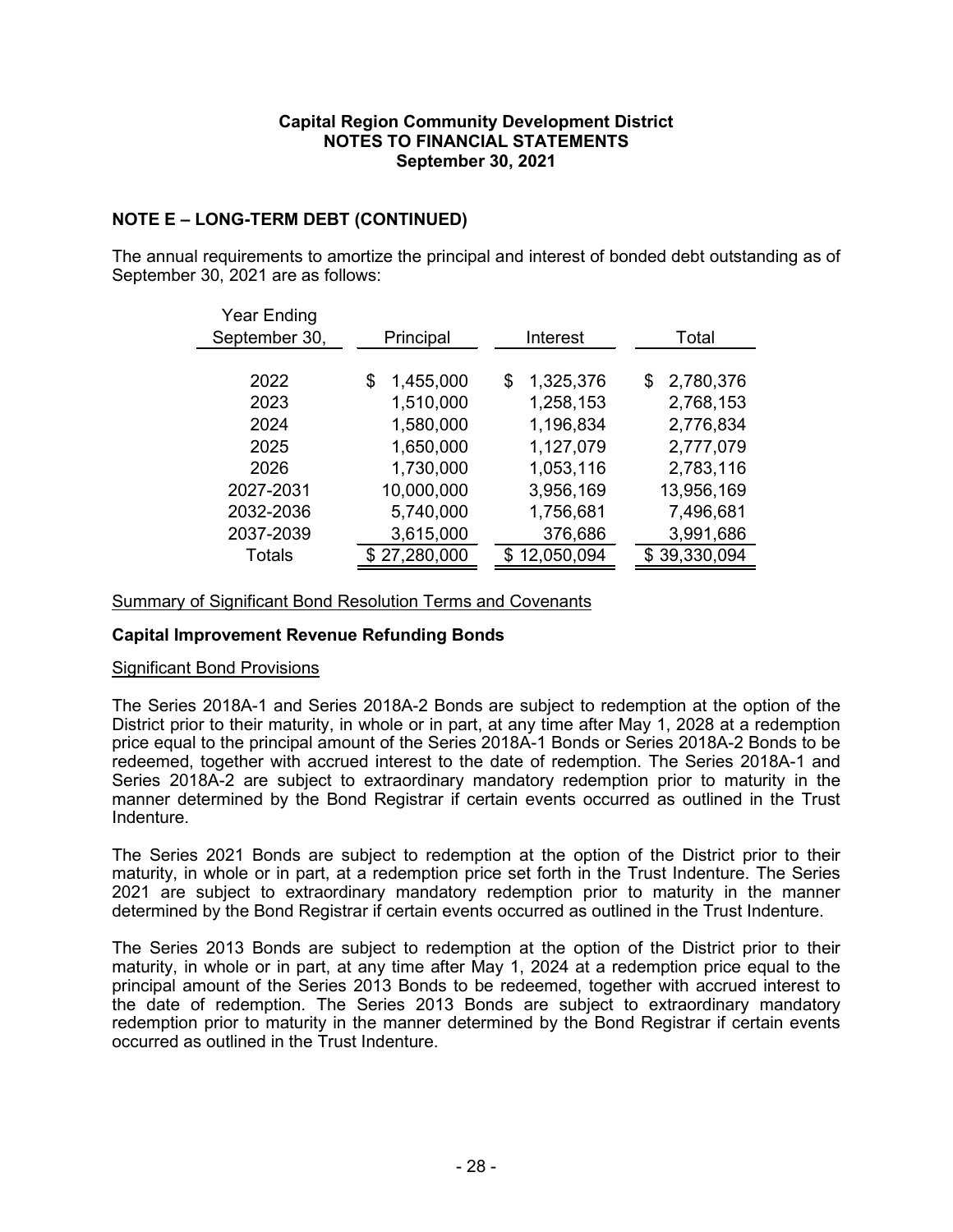# **NOTE E – LONG-TERM DEBT (CONTINUED)**

The Trust Indenture established certain amounts be maintained in a reserve account. In addition, the Trust Indenture has certain restrictions and requirements relating principally to the use of proceeds to pay for the infrastructure improvements and the procedures to be followed by the District on assessments to property owners. The District agrees to levy special assessments in annual amounts adequate to provide payment of debt service and to meet the reserve requirements.

#### Depository Funds

The bond resolution establishes certain funds and determines the order in which revenues are to be deposited into these funds. A description of the significant funds, including their purposes, is as follows:

Reserve Funds - The Series 2018A-1, 2018A-2 and 2013 Reserve Accounts were funded from the proceeds of the Series 2018A-1, 2018A-2, 2011A-1, and 2013 Bonds in amounts equal to 50 percent of the maximum annual debt service outstanding for the Series 2018A-1, 2018A-2, 2011A-1, and 2013 Bonds. Monies held in the reserve accounts will be used only for the purposes established in the Trust Indenture.

The following is a schedule of required reserve balances as of September 30, 2021:

|                                                             |               | Reserve        |     | Reserve     |
|-------------------------------------------------------------|---------------|----------------|-----|-------------|
|                                                             |               | <b>Balance</b> |     | Requirement |
| Capital Improvement Revenue Refunding Bonds, Series 2018A-1 | $\mathcal{S}$ | 651.198        | S.  | 650.464     |
| Capital Improvement Revenue Refunding Bonds, Series 2018A-2 | $\mathcal{S}$ | 135.807        | \$. | 135.070     |
| Capital Improvement Revenue Refunding Bonds, Series 2013    | \$.           | 430.563        | \$. | 430.563     |

# **NOTE F – INTERFUND BALANCES**

Interfund balances at September 30, 2021, consisted of the following:

|                        | <b>Payable Fund</b> |              |  |
|------------------------|---------------------|--------------|--|
| <b>Receivable Fund</b> |                     | General Fund |  |
| Debt Service Fund      | S                   | 143.851      |  |

Interfund balances are the result of assessments collected in the General Fund on behalf of the Debt Service Fund were not remitted to the Debt Service Fund prior to year-end.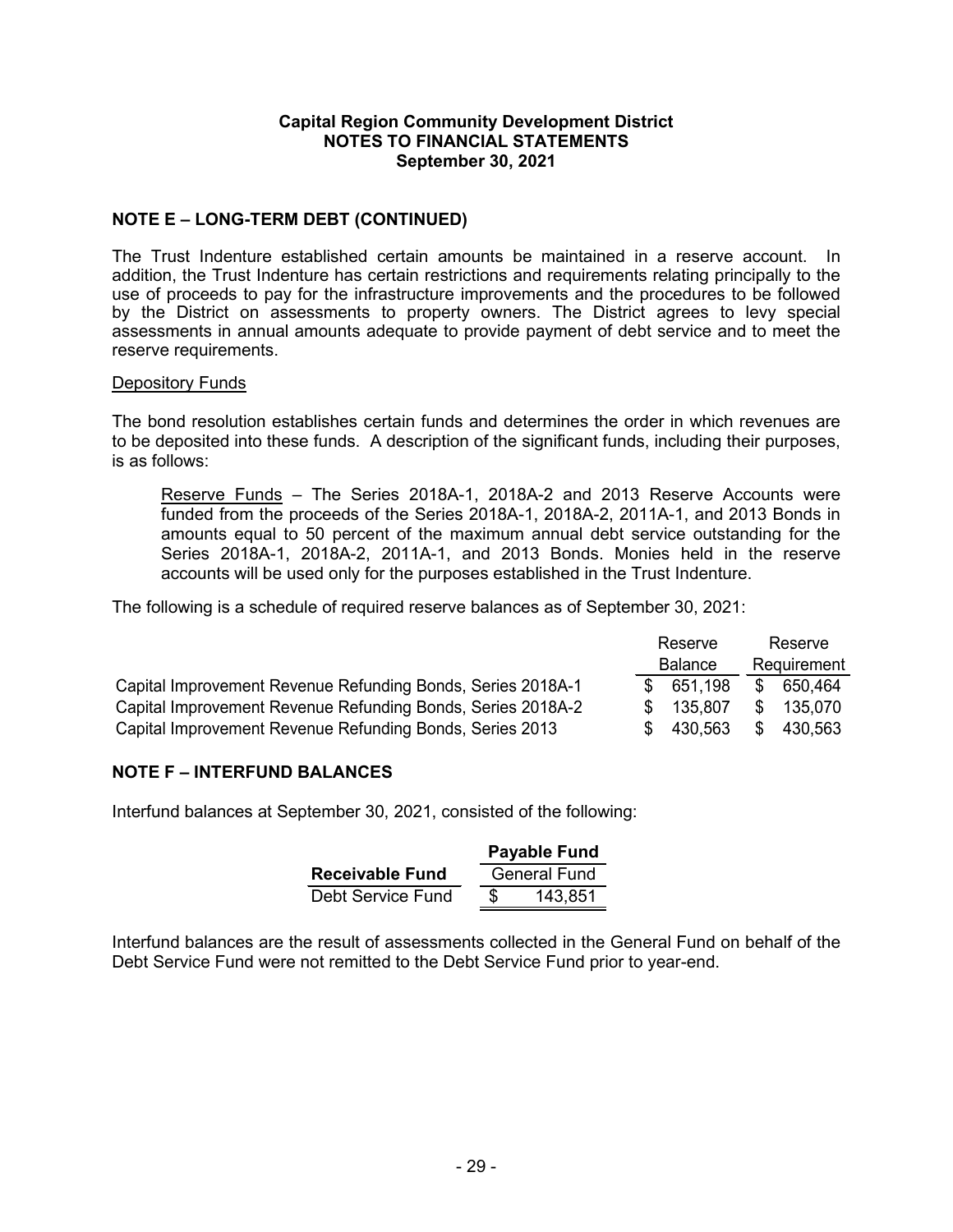# **NOTE G – ECONOMIC DEPENDENCY**

The Developers own a significant portion of land within the District. The District's activity is dependent upon the continued involvement of the Developers, the loss of which could have a material adverse effect on the District's operations. At September 30, 2021, three board members were affiliated with the Developer.

### **NOTE H – RISK MANAGEMENT**

The District is exposed to various risks of loss related to torts; theft of, damage to and destruction of assets; errors and omissions; and natural disasters for which the government carries commercial insurance. There were no claims or settled claims from these risks for each of the past three years.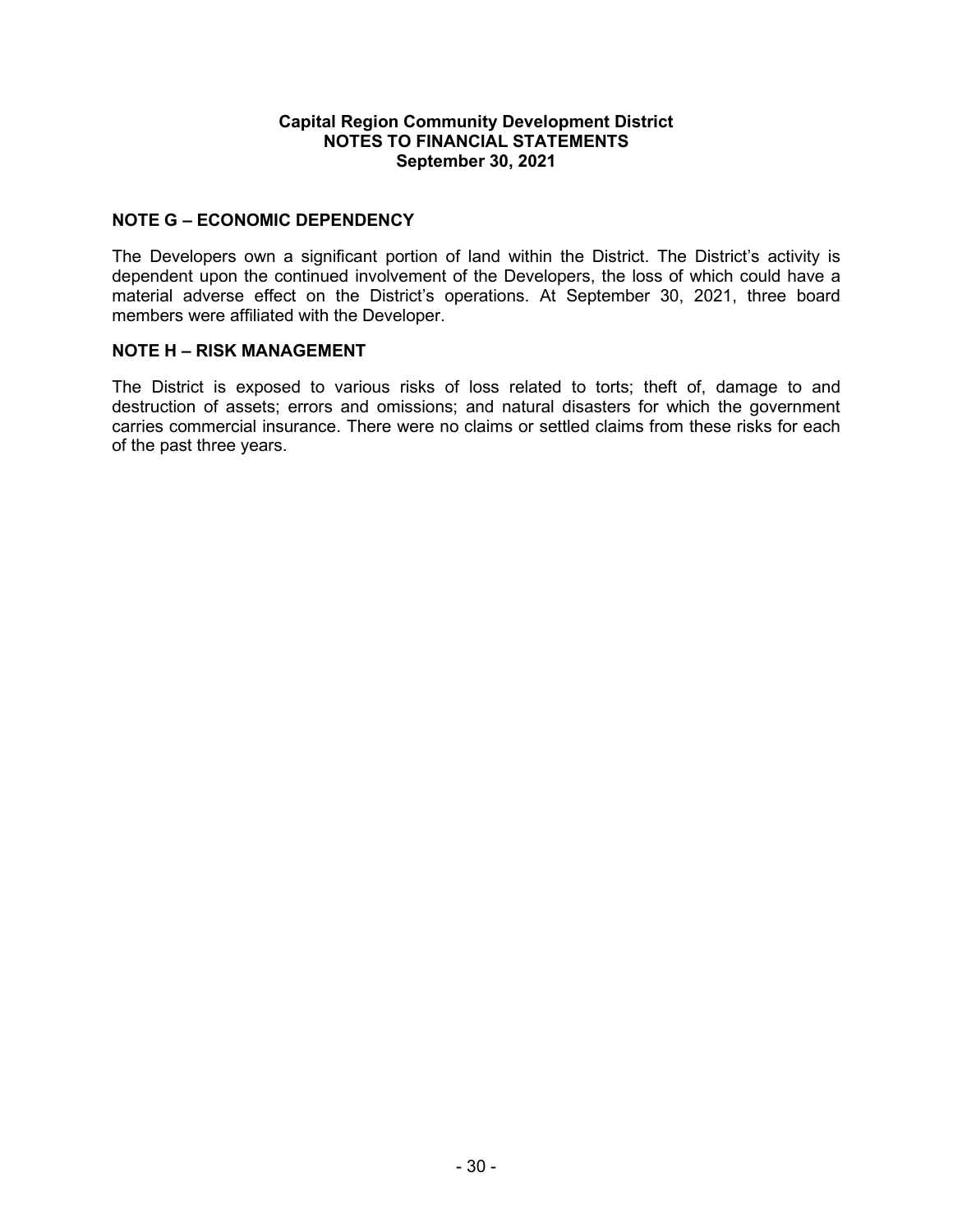

Certified Public Accountants PL

600 Citrus Avenue Suite 200 Fort Pierce, Florida 34950

772/461-6120 // 461-1155 FAX: 772/468-9278

#### **INDEPENDENT AUDITORS' REPORT ON INTERNAL CONTROL OVER FINANCIAL REPORTING AND ON COMPLIANCE AND OTHER MATTERS BASED ON AN AUDIT OF FINANCIAL STATEMENTS PERFORMED IN ACCORDANCE WITH** *GOVERNMENT AUDITING STANDARDS*

To the Board of Supervisors Capital Region Community Development District Leon County, Florida

We have audited, in accordance with the auditing standards generally accepted in the United States of America and the standards applicable to financial audits contained in *Government Auditing Standards* issued by the Comptroller General of the United States, the financial statements of Capital Region Community Development District, as of and for the year ended September 30, 2021, and the related notes to the financial statements, and have issued our report thereon dated June 1, 2022.

#### **Internal Control Over Financial Reporting**

In planning and performing our audit, we considered Capital Region Community Development District's internal control over financial reporting (internal control) as a basis for designing audit procedures that are appropriate in the circumstances for the purpose of expressing our opinions on the financial statements, but not for the purpose of expressing an opinion on the effectiveness of Capital Region Community Development District's internal control. Accordingly, we do not express an opinion on the effectiveness of Capital Region Community Development District's internal control.

A *deficiency in internal control* exists when the design or operation of a control does not allow management or employees, in the normal course of performing their assigned functions, to prevent, or detect and correct misstatements on a timely basis. A *material weakness* is a deficiency, or combination of deficiencies, in internal control, such that there is a reasonable possibility that a material misstatement of the entity's financial statements will not be prevented, or detected and corrected on a timely basis. A significant deficiency is a deficiency, or a combination of deficiencies, in internal control that is less severe than a material weakness, yet important enough to merit attention by those charged with governance.

Our consideration of internal control was for the limited purpose described in the first paragraph of this section and was not designed to identify all deficiencies in internal control that might be material weaknesses or significant deficiencies. Given these limitations, during our audit we did not identify any deficiencies in internal control that we consider to be material weaknesses. However, material weaknesses may exist that have not been identified.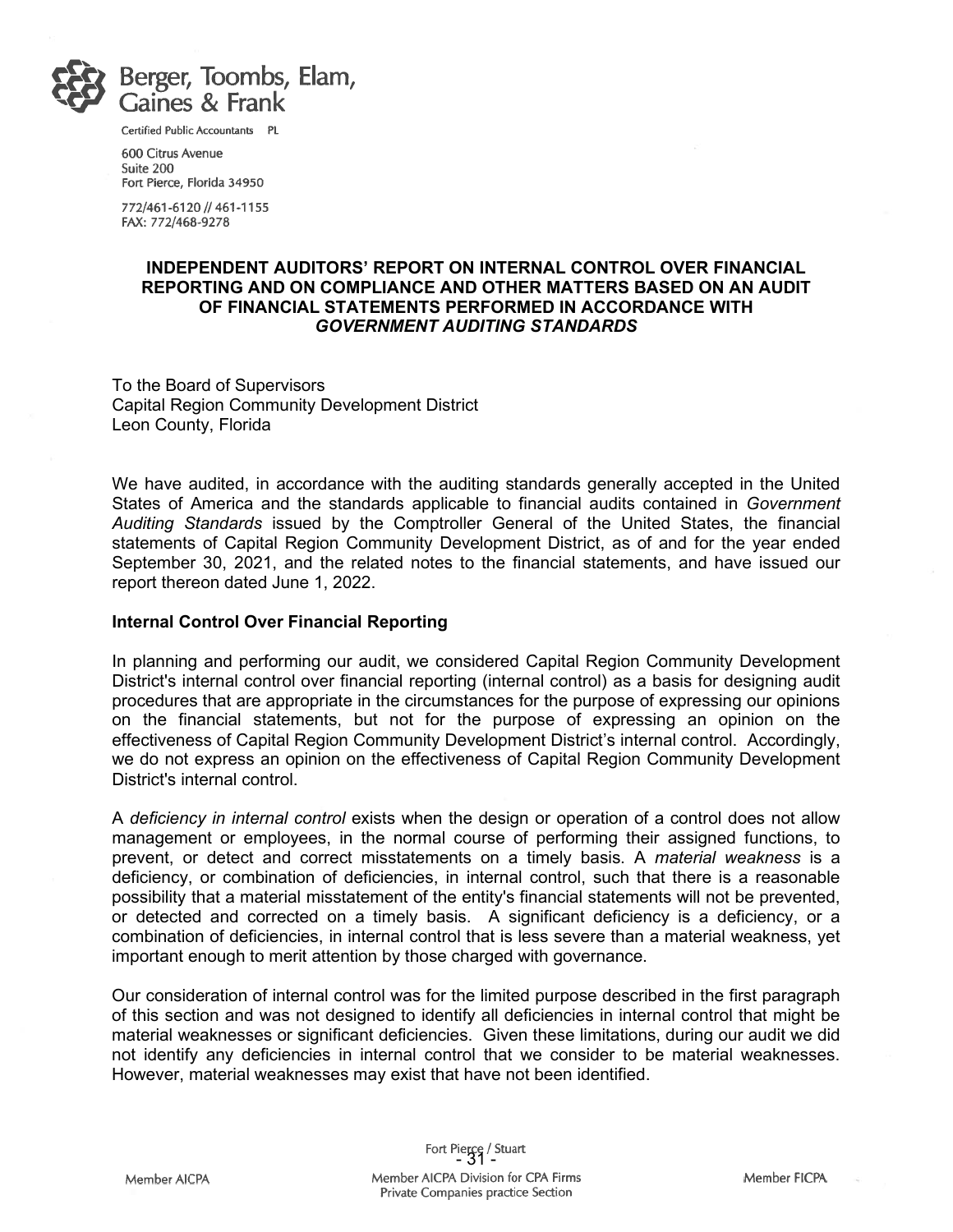

To the Board of Supervisors Capital Region Community Development District

#### **Compliance and Other Matters**

As part of obtaining reasonable assurance about whether Capital Region Community Development District's financial statements are free of material misstatement, we performed tests of its compliance with certain provisions of laws, regulations, contracts, and grant agreements, noncompliance with which could have a direct and material effect on the determination of financial statement amounts. However, providing an opinion on compliance with those provisions was not an objective of our audit, and accordingly, we do not express such an opinion. The results of our tests disclosed no instances of noncompliance or other matters that are required to be reported under *Government Auditing Standards*.

#### **Purpose of this Report**

The purpose of this report is solely to describe the scope of our testing of internal control and compliance and the results of that testing, and not to provide an opinion on the effectiveness of the entity's internal control or on compliance. This report is an integral part of an audit performed in accordance with *Government Auditing Standards* in considering the entity's internal control and compliance. Accordingly, this communication is not suitable for any other purpose.

Birgir Jambo Glam

Berger, Toombs, Elam, Gaines & Frank Certified Public Accountants PL Fort Pierce, Florida

June 1, 2022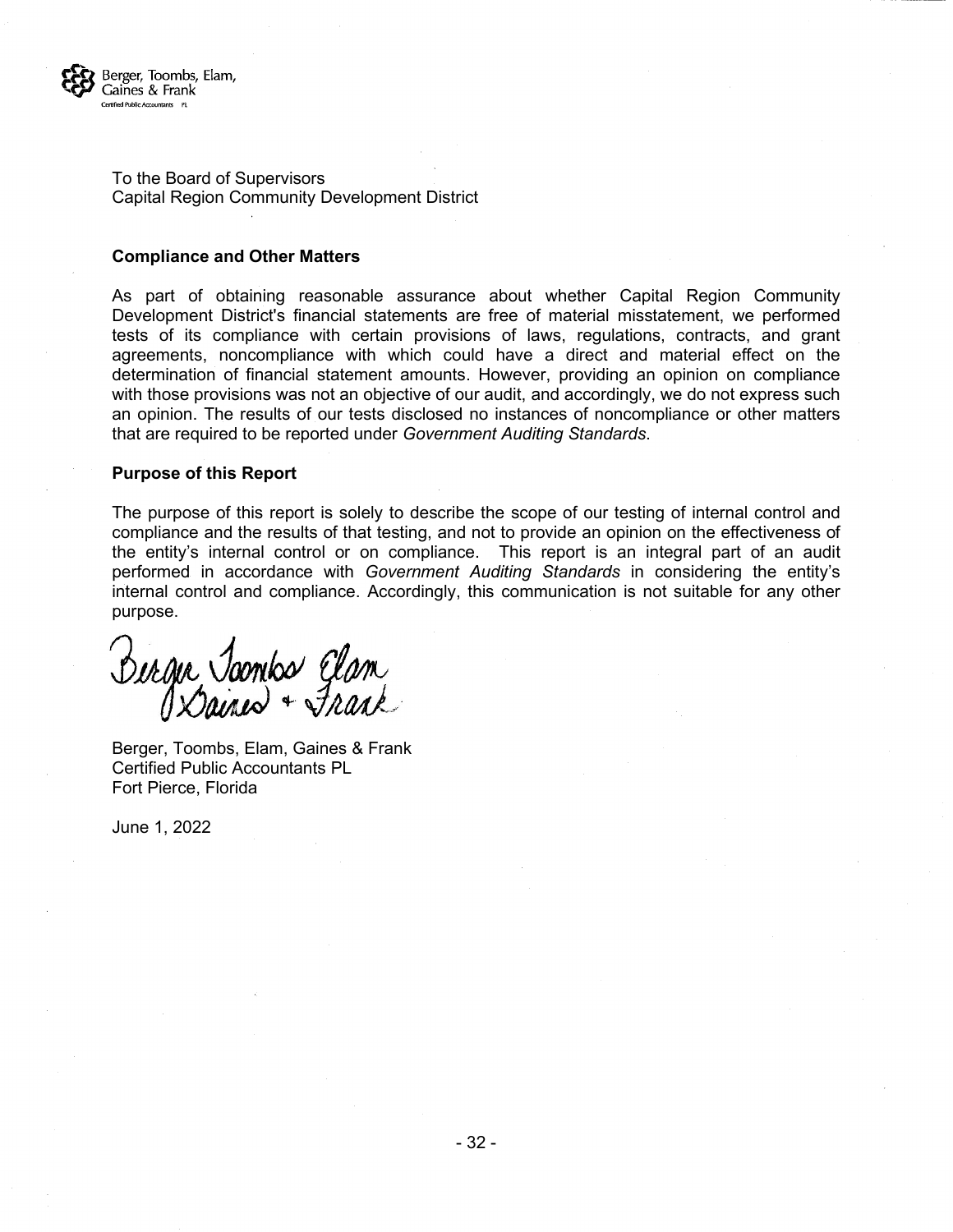

Certified Public Accountants PL

600 Citrus Avenue Suite 200 Fort Pierce, Florida 34950

772/461-6120 // 461-1155 FAX: 772/468-9278

#### **MANAGEMENT LETTER**

To the Board of Supervisors Capital Region Community Development District Leon County, Florida

#### **Report on the Financial Statements**

We have audited the financial statements of the Capital Region Community Development District as of and for the year ended September 30, 2021, and have issued our report thereon dated June 1, 2022.

#### **Auditor's Responsibility**

We conducted our audit in accordance with auditing standards generally accepted in the United States; the standards applicable to financial audits contained in *Government Auditing Standards*, issued by the Comptroller General of the United States and Chapter 10.550, Rules of the Florida Auditor General.

#### **Other Reporting Requirements**

We have issued our Independent Auditor's Report on Internal Control over Financial Reporting and on Compliance and Other Matters Based on an Audit of Financial Statements Performed in Accordance with *Government Auditing Standards*. Disclosures in that report, which is dated June 1, 2022, should be considered in conjunction with this management letter.

#### **Prior Audit Findings**

Section 10.554(1)(i)1., Rules of the Auditor General, requires that we determine whether or not corrective actions have been taken to address findings and recommendations made in the preceding financial audit report. There were no findings or recommendations in the preceding financial audit report.

#### **Financial Condition and Management**

Section 10.554(1)(i)5.a. and 10.556(7), Rules of the Auditor General, require us to apply appropriate procedures and communicate the results of our determination as to whether or not Capital Region Community Development District has met one or more of the conditions described in Section 218.503(1), Florida Statutes, and to identify the specific conditions met. In connection with our audit, we determined that Capital Region Community Development District did not meet any of the conditions described in Section 218.503(1) Florida Statutes.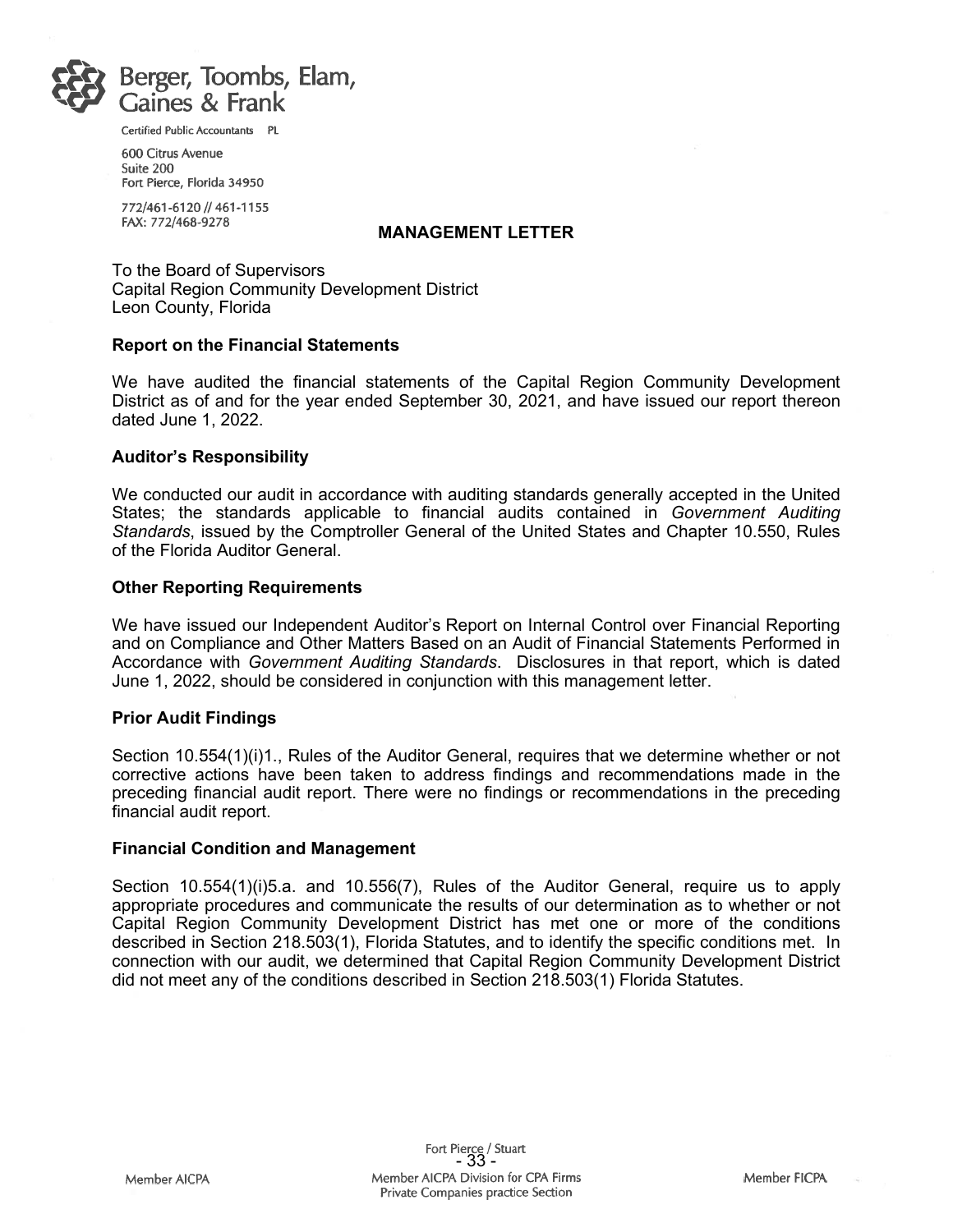

To the Board of Supervisors Capital Region Community Development District

Pursuant to Sections 10.554(1)(i)5.b. and 10.556(8), Rules of the Auditor General, we applied financial condition assessment procedures for Capital Region Community Development District. It is management's responsibility to monitor the Capital Region Community Development District's financial condition; our financial condition assessment was based in part on the representations made by management and the review of the financial information provided by the same as of September 30, 2021.

Section 10.554(1)(i)2., Rules of the Auditor General, requires that we communicate any recommendations to improve financial management. In connection with our audit, we did not have any such recommendations.

#### **Specific Information**

The information provided below was provided by management and has not been audited; therefore, we do not express an opinion or provide any assurance on the information.

As required by Section 218.39(3)(c), Florida Statutes, and Section 10.554(1)(i)6, Rules of the Auditor General, the Capital Region Community Development District reported:

- 1) The total number of district employees compensated in the last pay period of the District's fiscal year: 5
- 2) The total number of independent contractors to whom nonemployee compensation was paid in the last month of the District's fiscal year: 13
- 3) All compensation earned by or awarded to employees, whether paid or accrued, regardless of contingency: \$7,203
- 4) All compensation earned by or awarded to nonemployee independent contractors, whether paid or accrued, regardless of contingency: \$4,141629
- 5) Each construction project with a total cost of at least \$65,000 approved by the District that is scheduled to begin on or after October 1, 2020, together with the total expenditures: There were no such projects.
- 6) A budget variance based on the budget adopted under Section 189.016(4), Florida Statutes, before the beginning of the fiscal year being reported if the District amends a final adopted budget under Section 189.016(6), Florida Statutes: The budget was not amended.

As required by Section 218.39(3)(c), Florida Statutes, and Section 10.554(1)(i)8, Rules of the Auditor General, the Capital Region Community Development District reported:

- 7) The rate or rates of non-ad valorem special assessments imposed by the District: General Fund \$108.59 - \$13,259.51, Debt Service Fund \$156.69 - \$21,400.59.
- 8) The amount of special assessments collected by or on behalf of the District: Total special assessments collected was \$4,465,362.
- 9) The total amount of outstanding bonds issued by the District and the terms of such bonds: Series 2013, \$7,435,000 matures May 2032, Series 2018A-1, \$16,420,000 matures May 2039, Series 2018A-2, \$2,505,000 matures May 2031 and Series 2021, \$2,800,000 matures May 2031.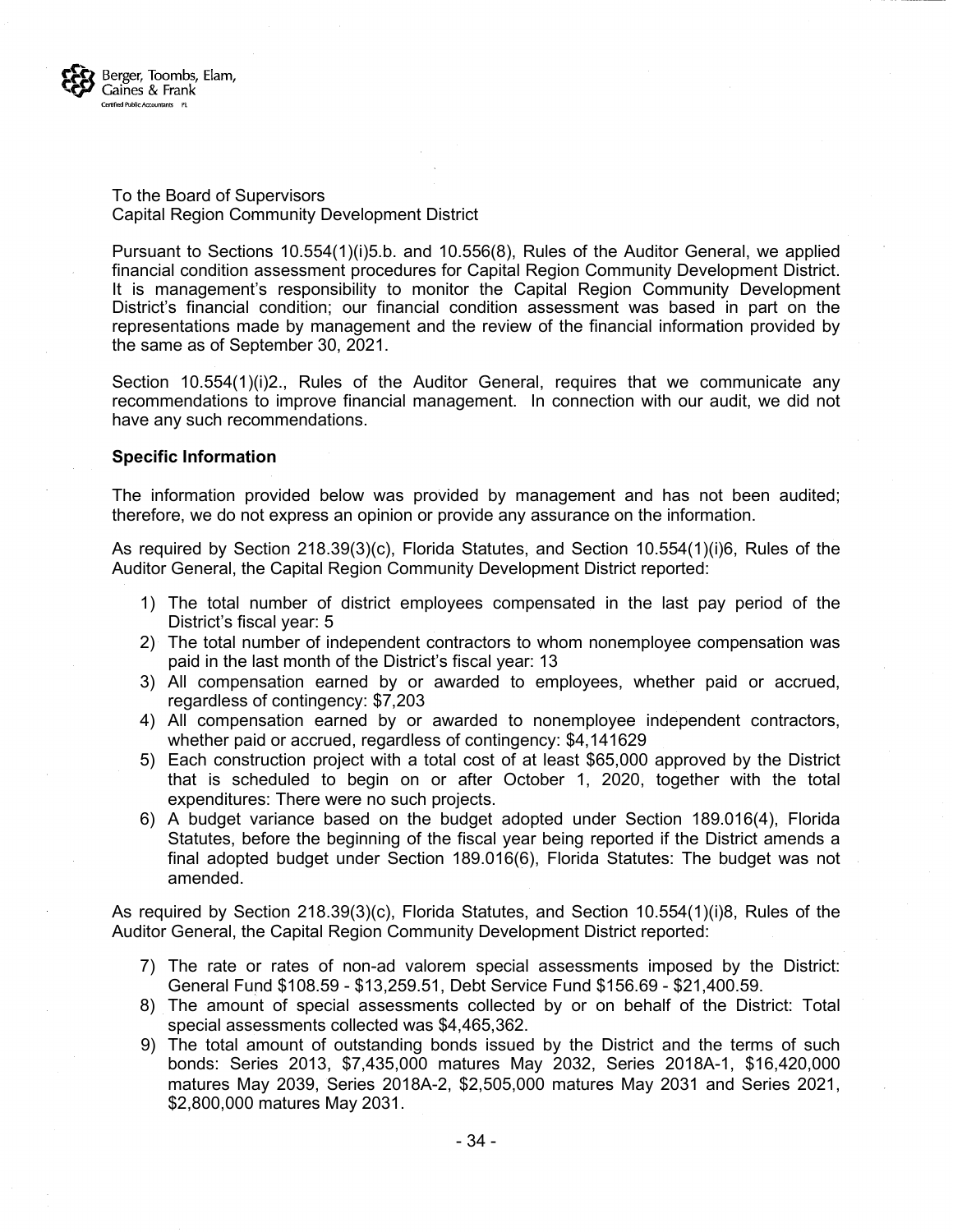

To the Board of Supervisors Capital Region Community Development District

#### **Additional Matters**

Section 10.554(1)(i)3., Rules of the Auditor General, requires us to communicate noncompliance with provisions of contracts or grant agreements, or abuse, that have occurred, or are likely to have occurred, that have an effect on the financial statements that is less than material but warrants the attention of those charged with governance. In connection with our audit, we did not note any such findings.

#### **Purpose of this Letter**

Our management letter is intended solely for the information and use of the Legislative Auditing Committee, members of the Florida Senate and the Florida House of Representatives, the Florida Auditor General, Federal and other granting agencies, the Board of Supervisors, and applicable management, and is not intended to be and should not be used by anyone other than these specified parties.

Birgir Joenks Elam

Berger, Toombs, Elam, Gaines & Frank Certified Public Accountants PL Fort Pierce, Florida

June 1, 2022